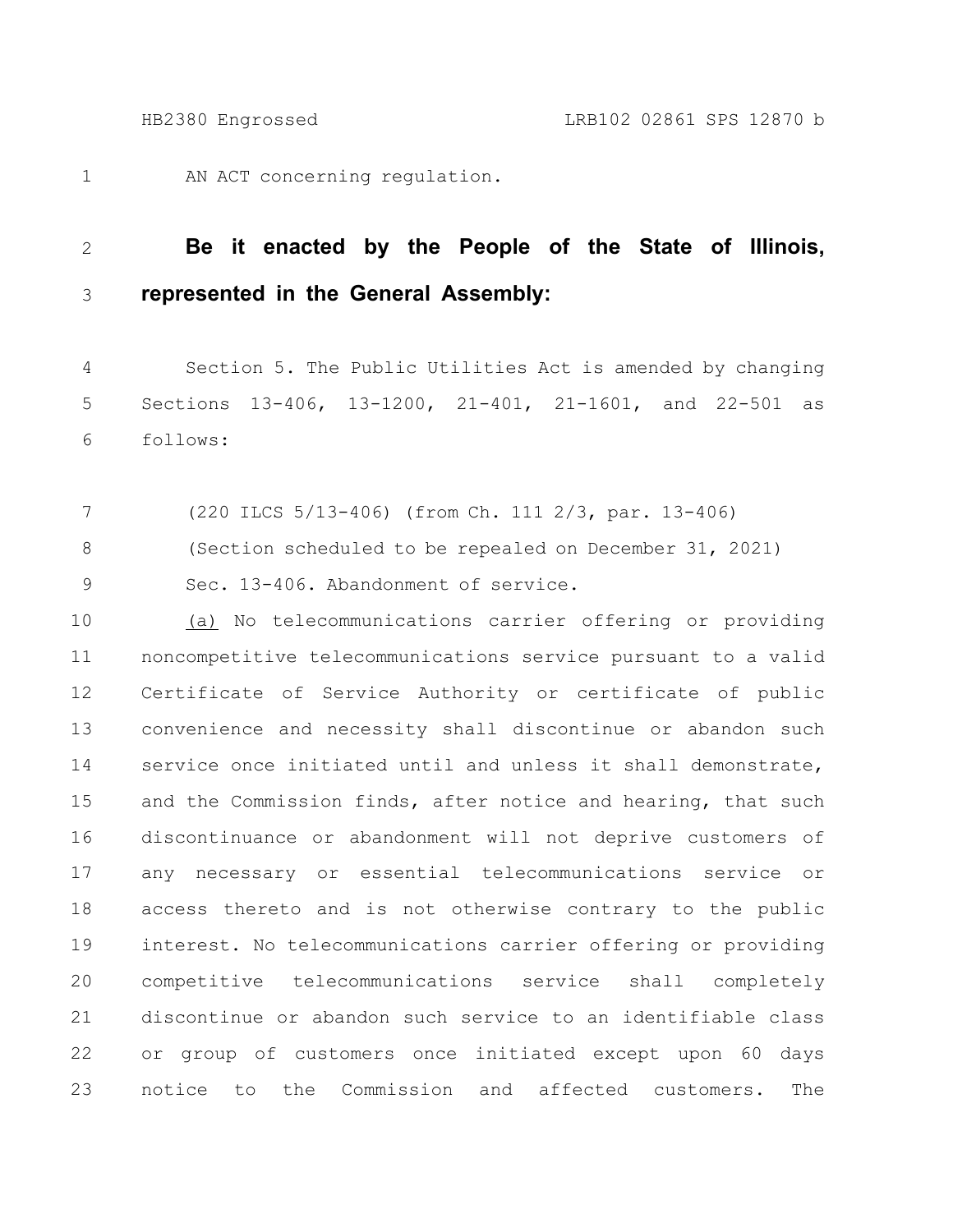HB2380 Engrossed - 2 - LRB102 02861 SPS 12870 b

Commission may, upon its own motion or upon complaint, investigate the proposed discontinuance or abandonment of a competitive telecommunications service and may, after notice and hearing, prohibit such proposed discontinuance or abandonment if the Commission finds that it would be contrary to the public interest. If the Commission does not provide notice of a hearing within 60 calendar days after the notification or holds a hearing and fails to find that the proposed discontinuation or abandonment would be contrary to the public interest, the provider may discontinue or abandon such service after providing at least 30 days' days notice to affected customers. This Section does not apply to a Large Electing Provider proceeding under Section 13-406.1. 1 2 3 4 5 6 7 8 9 10 11 12 13

(b) A Small Electing Provider may choose to cease offering or providing a telecommunications service pursuant to either this Section or Section 13-406.1 of this Act in the same manner as a Large Electing Provider. A Small Electing Provider that elects to cease offering or providing a telecommunications service pursuant to Section 13-406.1 shall be subject to all of the provisions that apply to a Large Electing Provider under Section 13-406.1. In this subsection (b), "Small Electing Provider" means an incumbent local exchange carrier, as defined in Section 13-202.5 of this Act, that is an Electing Provider, as defined in Section 13-506.2 of this Act, and that, together with all of its incumbent local exchange carrier affiliates offering telecommunications services within 14 15 16 17 18 19 20 21 22 23 24 25 26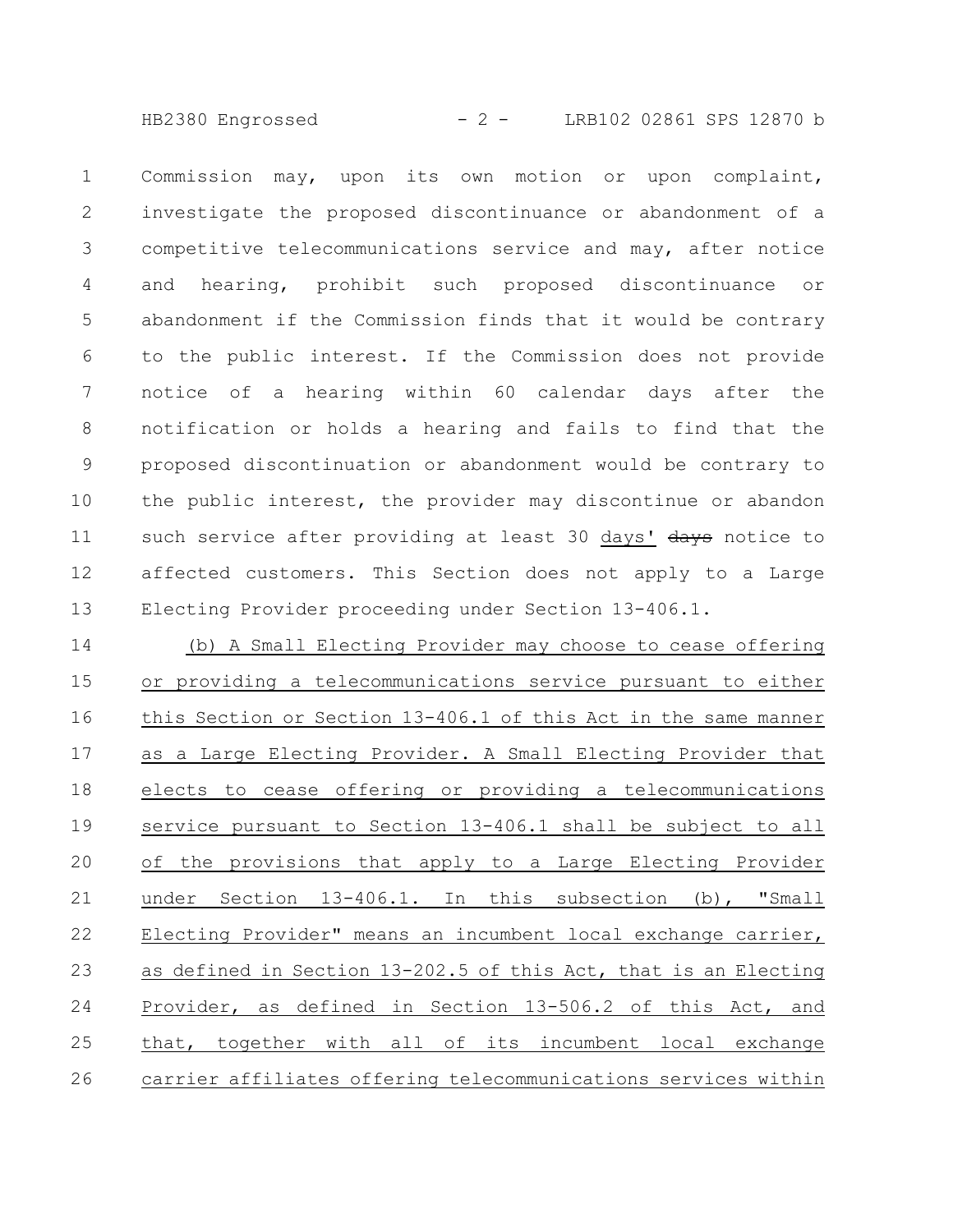the State of Illinois, has fewer than 40,000 subscriber access lines as of January 1, 2020. (Source: P.A. 100-20, eff. 7-1-17.) (220 ILCS 5/13-1200) (Section scheduled to be repealed on December 31, 2021) Sec. 13-1200. Repealer. This Article is repealed December 31, 2024 2021. (Source: P.A. 100-20, eff. 7-1-17; 101-639, eff. 6-12-20.) (220 ILCS 5/21-401) (Section scheduled to be repealed on December 31, 2021) Sec. 21-401. Applications. (a)(1) A person or entity seeking to provide cable service or video service pursuant to this Article shall not use the public rights-of-way for the installation or construction of facilities for the provision of cable service or video service or offer cable service or video service until it has obtained a State-issued authorization to offer or provide cable or video service under this Section, except as provided for in item (2) of this subsection (a). All cable or video providers offering or providing service in this State shall have authorization pursuant to either (i) the Cable and Video Competition Law of 2007 (220 ILCS 5/21-100 et seq.); (ii) Section 11-42-11 of the Illinois Municipal Code (65 ILCS 5/11-42-11); or (iii) Section 5-1095 of the Counties Code (55 ILCS 5/5-1095). 1 2 3 4 5 6 7 8 9 10 11 12 13 14 15 16 17 18 19 20 21 22 23 24 HB2380 Engrossed - 3 - LRB102 02861 SPS 12870 b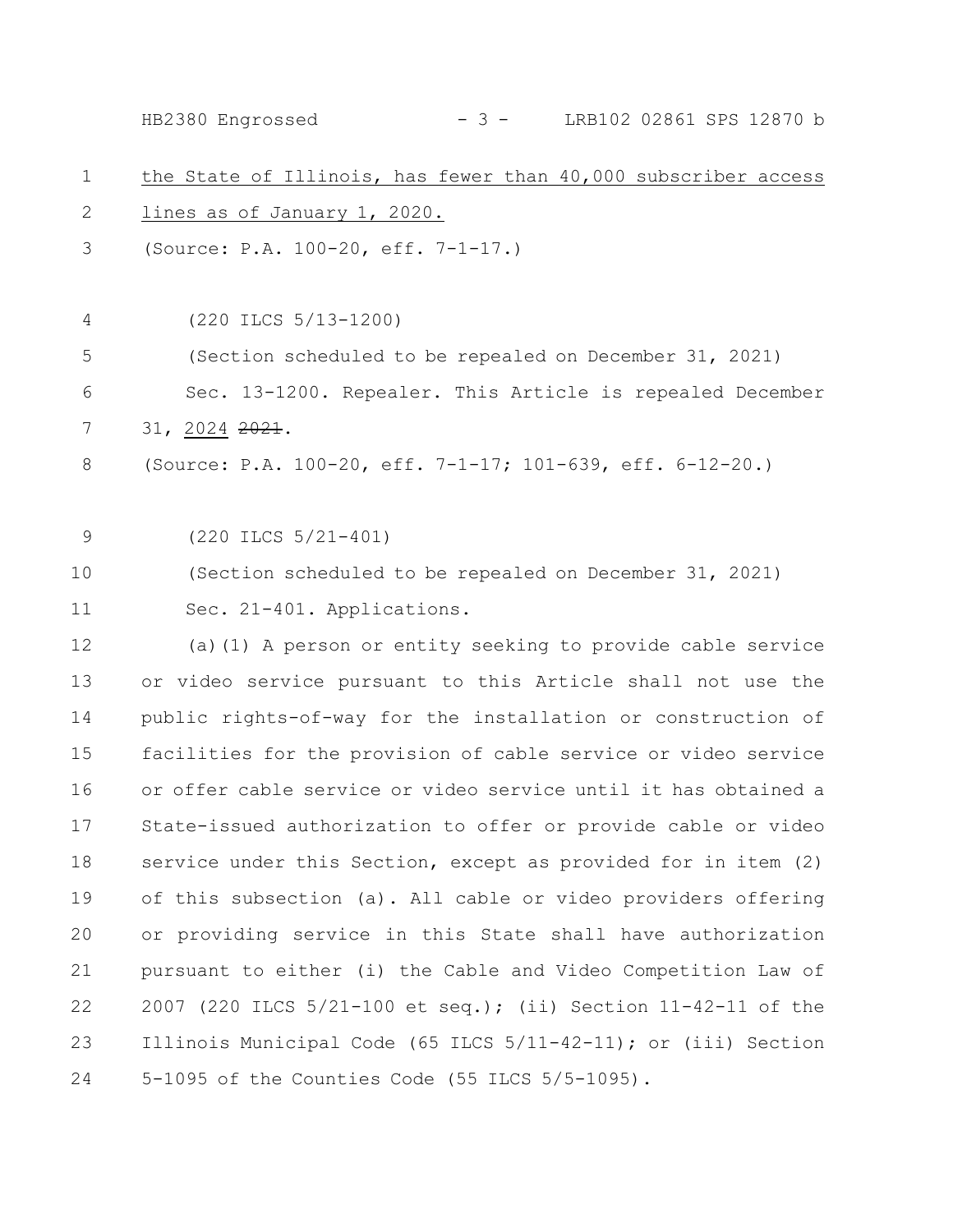HB2380 Engrossed - 4 - LRB102 02861 SPS 12870 b

(2) Nothing in this Section shall prohibit a local unit of government from granting a permit to a person or entity for the use of the public rights-of-way to install or construct facilities to provide cable service or video service, at its sole discretion. No unit of local government shall be liable for denial or delay of a permit prior to the issuance of a State-issued authorization. 1 2 3 4 5 6 7

(b) The application to the Commission for State-issued authorization shall contain a completed affidavit submitted by the applicant and signed by an officer or general partner of the applicant affirming all of the following: 8 9 10 11

(1) That the applicant has filed or will timely file with the Federal Communications Commission all forms required by that agency in advance of offering cable service or video service in this State. 12 13 14 15

(2) That the applicant agrees to comply with all applicable federal and State statutes and regulations. 16 17

(3) That the applicant agrees to comply with all applicable local unit of government regulations. 18 19

(4) An exact description of the cable service or video service area where the cable service or video service will be offered during the term of the State-issued authorization. The service area shall be identified in terms of either (i) exchanges, as that term is defined in Section 13-206 of this Act; (ii) a collection of United States Census Bureau Block numbers (13 digit); (iii) if 20 21 22 23 24 25 26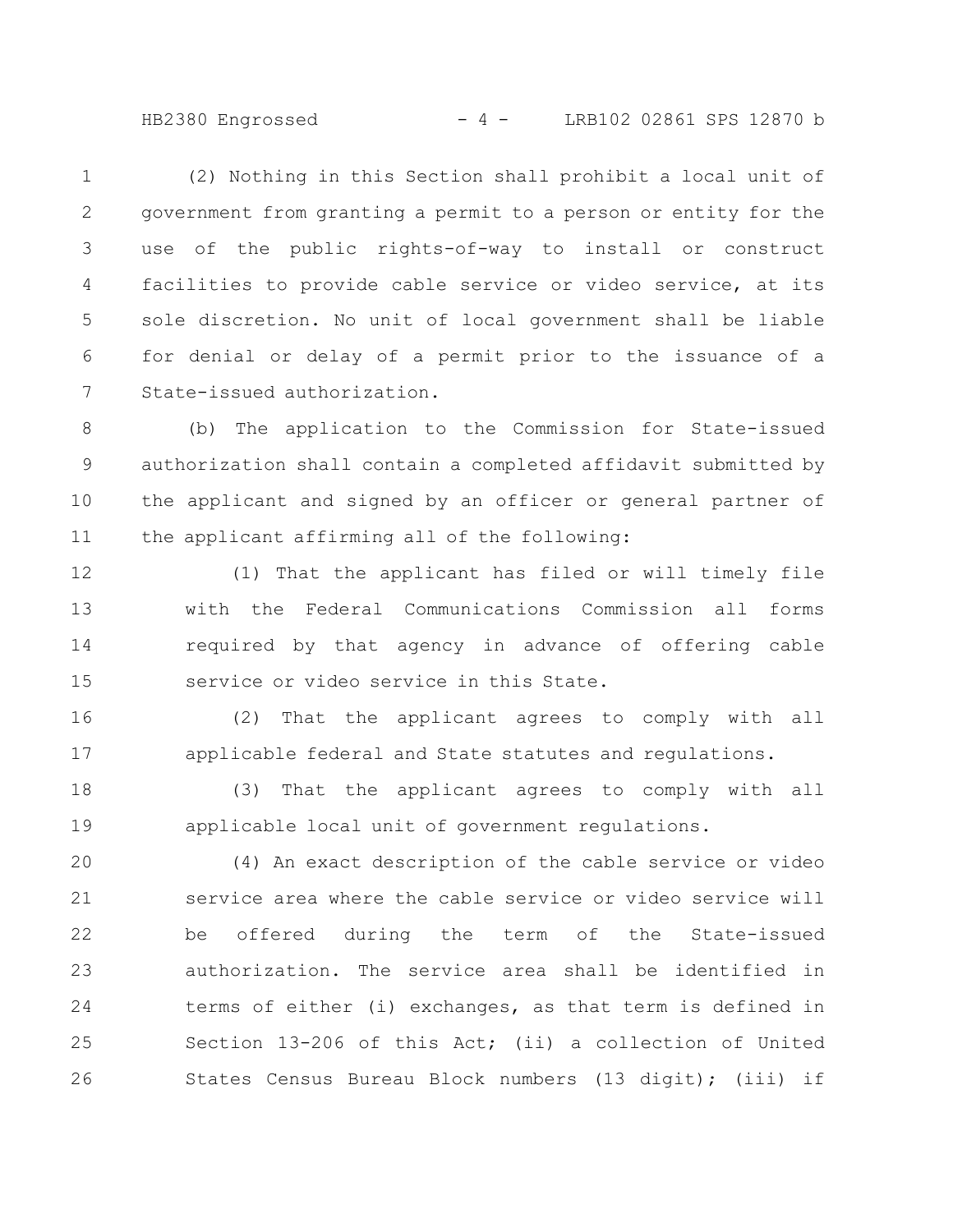HB2380 Engrossed - 5 - LRB102 02861 SPS 12870 b

the area is smaller than the areas identified in either (i) or (ii), by geographic information system digital boundaries meeting or exceeding national map accuracy standards; or (iv) local unit of government. The description shall include the number of low-income households within the service area or footprint. If an applicant is an incumbent cable operator, the incumbent cable operator and any successor-in-interest shall be obligated to provide access to cable services or video services within any local units of government at the same levels required by the local franchising authorities for the local unit of government on June 30, 2007 (the effective date of Public Act 95-9), and its application shall provide a description of an area no smaller than the service areas contained in its franchise or franchises within the jurisdiction of the local unit of government in which it seeks to offer cable or video service. 1 2 3 4 5 6 7 8 9 10 11 12 13 14 15 16 17

(5) The location and telephone number of the applicant's principal place of business within this State and the names of the applicant's principal executive officers who are responsible for communications concerning the application and the services to be offered pursuant to the application, the applicant's legal name, and any name or names under which the applicant does or will provide cable services or video services in this State. 18 19 20 21 22 23 24 25

26

(6) A certification that the applicant has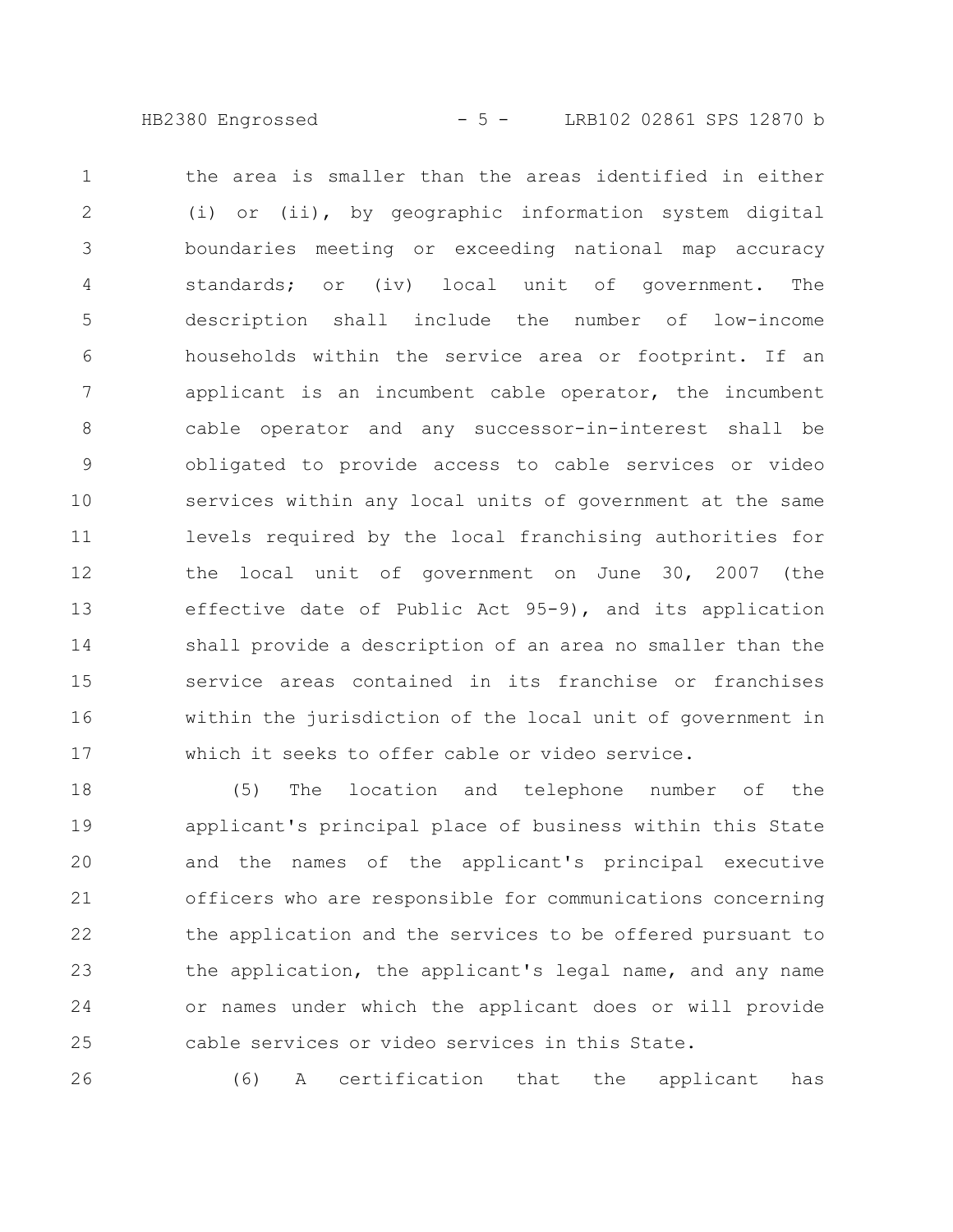HB2380 Engrossed - 6 - LRB102 02861 SPS 12870 b

concurrently delivered a copy of the application to all local units of government that include all or any part of the service area identified in item (4) of this subsection (b) within such local unit of government's jurisdictional boundaries. 1 2 3 4 5

(7) The expected date that cable service or video service will be initially offered in the area identified in item (4) of this subsection (b). In the event that a holder does not offer cable services or video services within 3 months after the expected date, it shall amend its application and update the expected date service will be offered and explain the delay in offering cable services or video services. 6 7 8 9 10 11 12 13

(8) For any entity that received State-issued authorization prior to this amendatory Act of the 98th General Assembly as a cable operator and that intends to proceed as a cable operator under this Article, the entity shall file a written affidavit with the Commission and shall serve a copy of the affidavit with any local units of government affected by the authorization within 30 days after the effective date of this amendatory Act of the 98th General Assembly stating that the holder will be providing cable service under the State-issued authorization. 14 15 16 17 18 19 20 21 22 23 24

The application shall include adequate assurance that the applicant possesses the financial, managerial, legal, and 25 26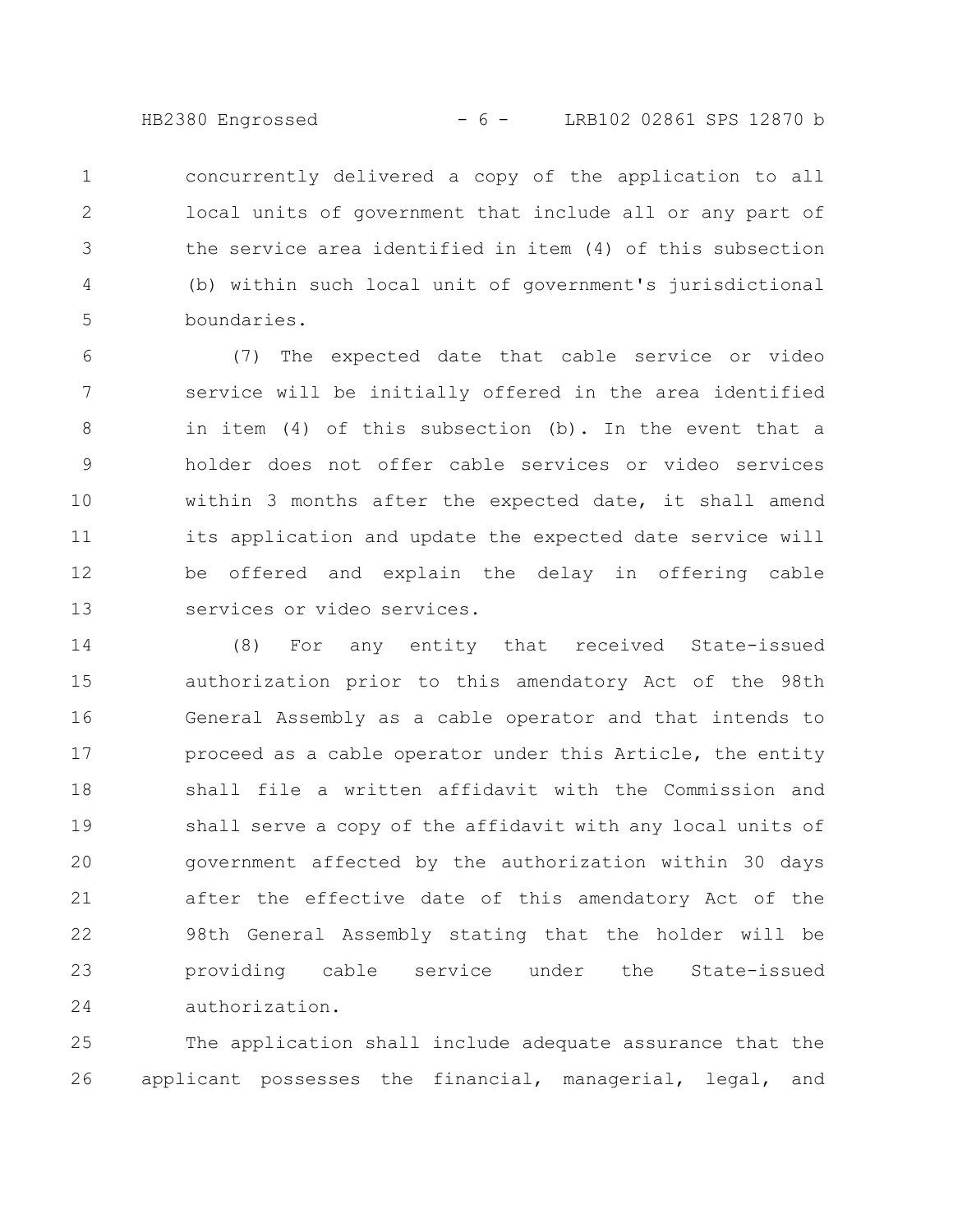HB2380 Engrossed - 7 - LRB102 02861 SPS 12870 b

technical qualifications necessary to construct and operate the proposed system, to promptly repair any damage to the public right-of-way caused by the applicant, and to pay the cost of removal of its facilities. To accomplish these requirements, the applicant may, at the time the applicant seeks to use the public rights-of-way in that jurisdiction, be required by the State of Illinois or later be required by the local unit of government, or both, to post a bond, produce a certificate of insurance, or otherwise demonstrate its financial responsibility. 1 2 3 4 5 6 7 8 9 10

The application shall include the applicant's general standards related to customer service required by Section 22-501 of this Act, which shall include, but not be limited to, installation, disconnection, service and repair obligations; appointment hours; employee ID requirements; customer service telephone numbers and hours; procedures for billing, charges, deposits, refunds, and credits; procedures for termination of service; notice of deletion of programming service and changes related to transmission of programming or changes or increases in rates; use and availability of parental control or lock-out devices; complaint procedures and procedures for bill dispute resolution and a description of the rights and remedies available to consumers if the holder does not materially meet their customer service standards; and special services for customers with visual, hearing, or mobility disabilities. 11 12 13 14 15 16 17 18 19 20 21 22 23 24 25

(c)(1) The applicant may designate information that it

26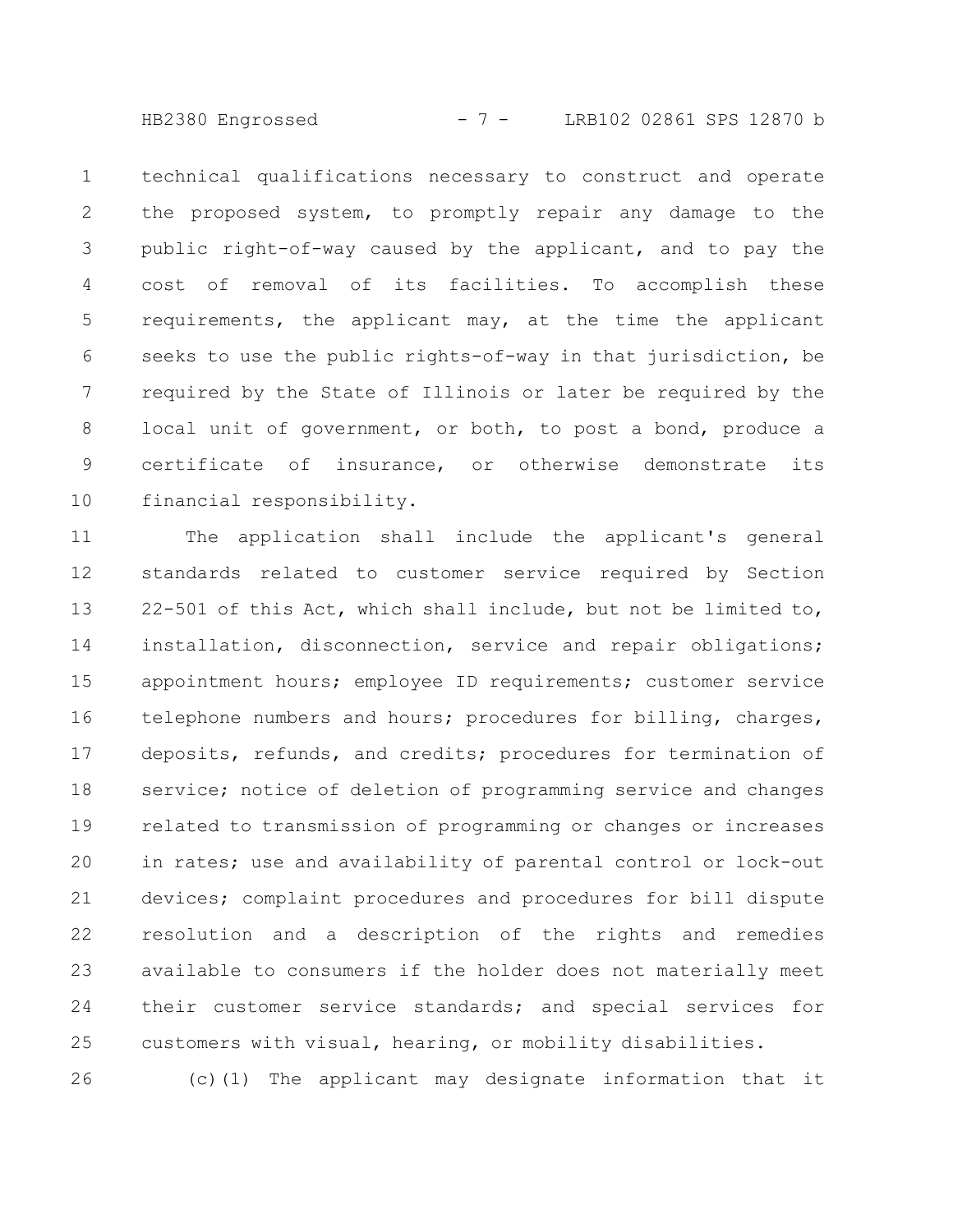HB2380 Engrossed - 8 - LRB102 02861 SPS 12870 b

submits in its application or subsequent reports as confidential or proprietary, provided that the applicant states the reasons the confidential designation is necessary. The Commission shall provide adequate protection for such information pursuant to Section 4-404 of this Act. If the Commission, a local unit of government, or any other party seeks public disclosure of information designated as confidential, the Commission shall consider the confidential designation in a proceeding under the Illinois Administrative Procedure Act, and the burden of proof to demonstrate that the designated information is confidential shall be upon the applicant. Designated information shall remain confidential pending the Commission's determination of whether the information is entitled to confidential treatment. Information designated as confidential shall be provided to local units of government for purposes of assessing compliance with this Article as permitted under a Protective Order issued by the Commission pursuant to the Commission's rules and to the Attorney General pursuant to Section 6.5 of the Attorney General Act (15 ILCS 205/6.5). Information designated as confidential under this Section or determined to be confidential upon Commission review shall only be disclosed pursuant to a valid and enforceable subpoena or court order or as required by the Freedom of Information Act. Nothing herein shall delay the application approval timeframes set forth in this Article. 1 2 3 4 5 6 7 8 9 10 11 12 13 14 15 16 17 18 19 20 21 22 23 24 25 26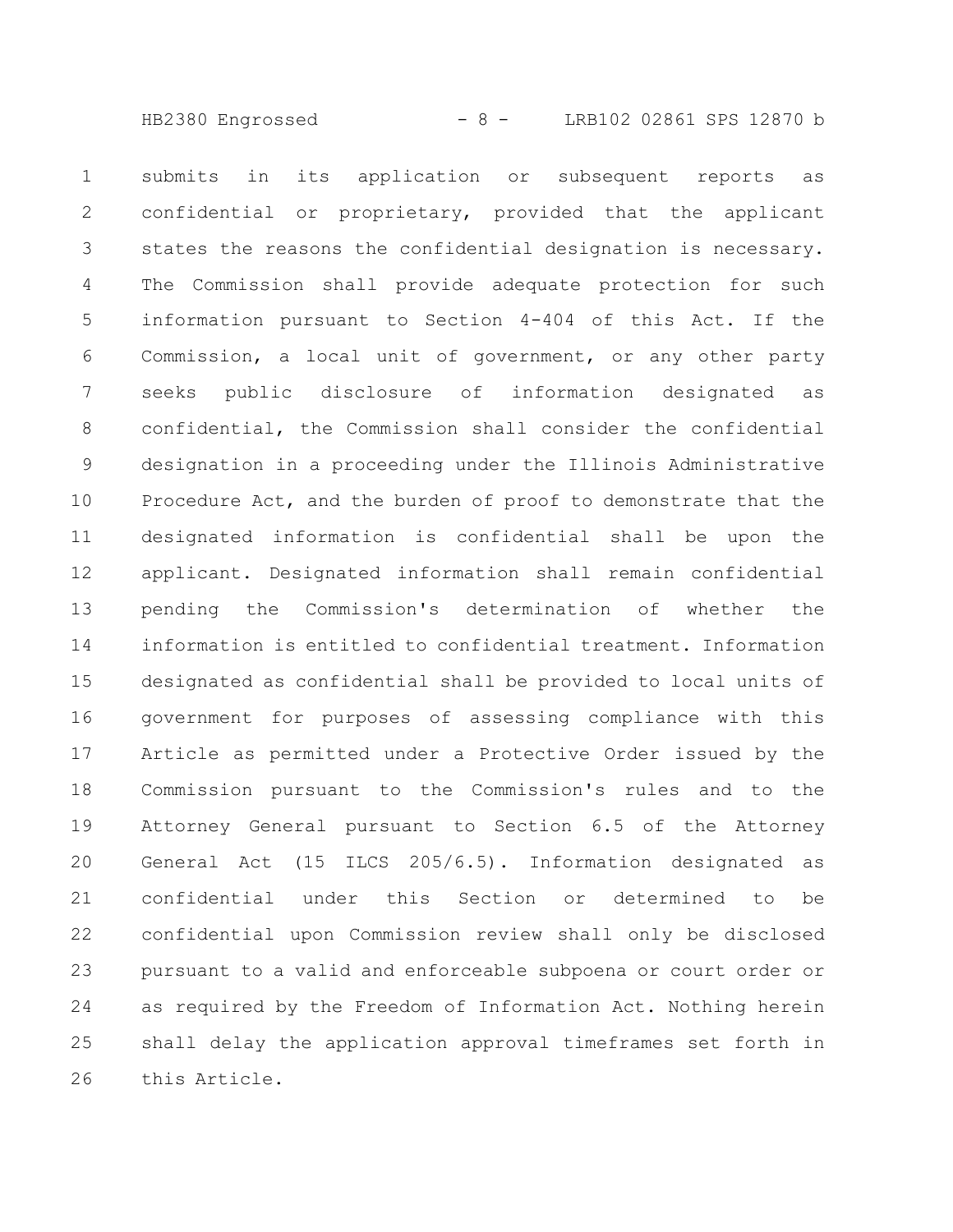HB2380 Engrossed - 9 - LRB102 02861 SPS 12870 b

(2) Information regarding the location of video services that have been or are being offered to the public and aggregate information included in the reports required by this Article shall not be designated or treated as confidential. 1 2 3 4

(d)(1) The Commission shall post all applications it receives under this Article on its web site within 5 business days. 5 6 7

(2) The Commission shall notify an applicant for a cable service or video service authorization whether the applicant's application and affidavit are complete on or before the 15th business day after the applicant submits the application. If the application and affidavit are not complete, the Commission shall state in its notice all of the reasons the application or affidavit are incomplete, and the applicant shall resubmit a complete application. The Commission shall have 30 days after submission by the applicant of a complete application and affidavit to issue the service authorization. If the Commission does not notify the applicant regarding the completeness of the application and affidavit or issue the service authorization within the time periods required under this subsection, the application and affidavit shall be considered complete and the service authorization issued upon the expiration of the 30th day. 8 9 10 11 12 13 14 15 16 17 18 19 20 21 22 23

(e) Any authorization issued by the Commission will expire on December 31, 2027 2024 and shall contain or include all of the following: 24 25 26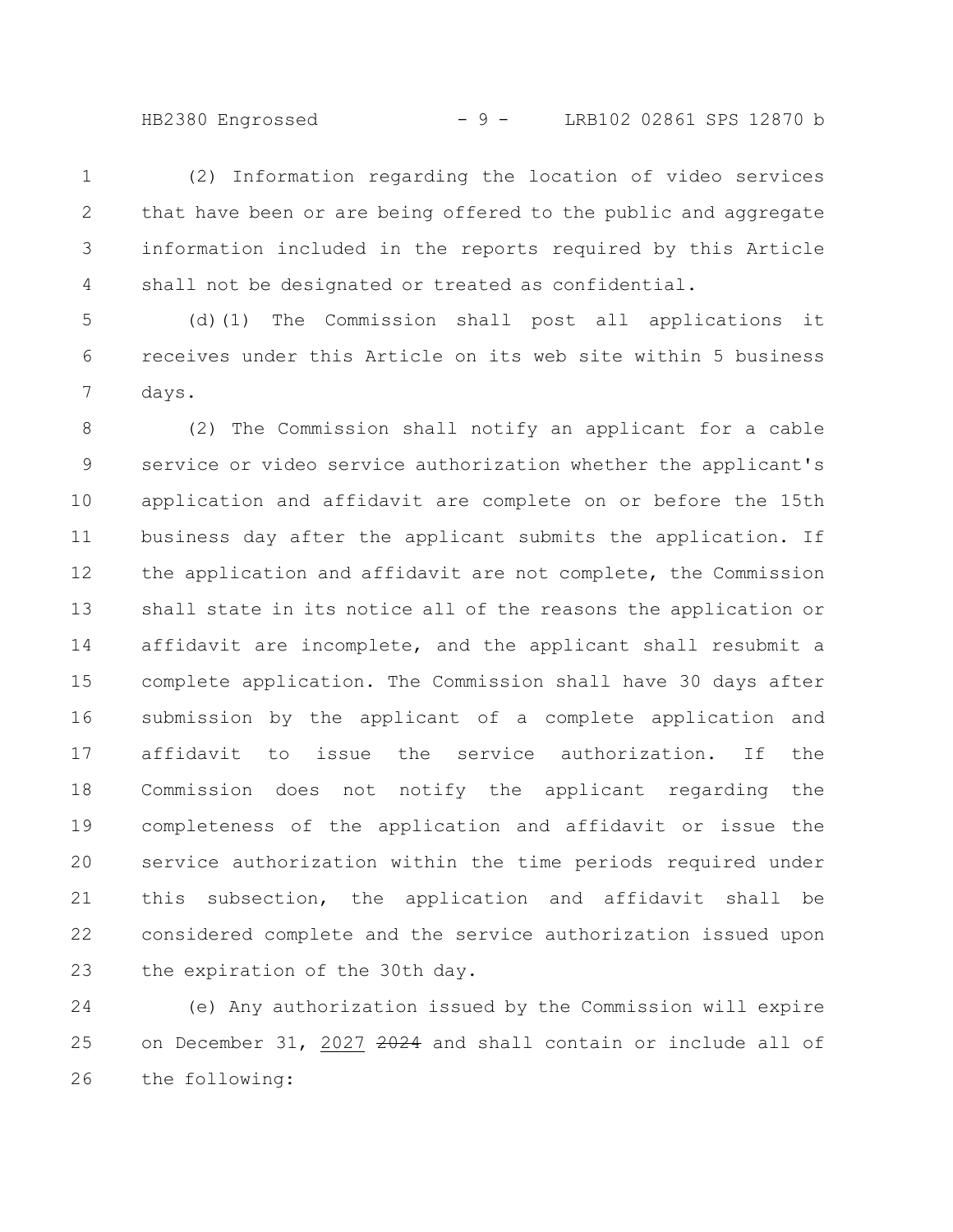HB2380 Engrossed - 10 - LRB102 02861 SPS 12870 b

(1) A grant of authority, including an authorization issued prior to this amendatory Act of the 98th General Assembly, to provide cable service or video service in the service area footprint as requested in the application, subject to the provisions of this Article in existence on the date the grant of authority was issued, and any modifications to this Article enacted at any time prior to the date in Section 21-1601 of this Act, and to the laws of the State and the ordinances, rules, and regulations of the local units of government. 1 2 3 4 5 6 7 8 9 10

(2) A grant of authority to use, occupy, and construct facilities in the public rights-of-way for the delivery of cable service or video service in the service area footprint, subject to the laws, ordinances, rules, or regulations of this State and local units of governments. 11 12 13 14 15

(3) A statement that the grant of authority is subject to lawful operation of the cable service or video service by the applicant, its affiliated entities, or its successors-in-interest. 16 17 18 19

(e-5) The Commission shall notify a local unit of government within 3 business days of the grant of any authorization within a service area footprint if that authorization includes any part of the local unit of government's jurisdictional boundaries and state whether the holder will be providing video service or cable service under the authorization. 20 21 22 23 24 25 26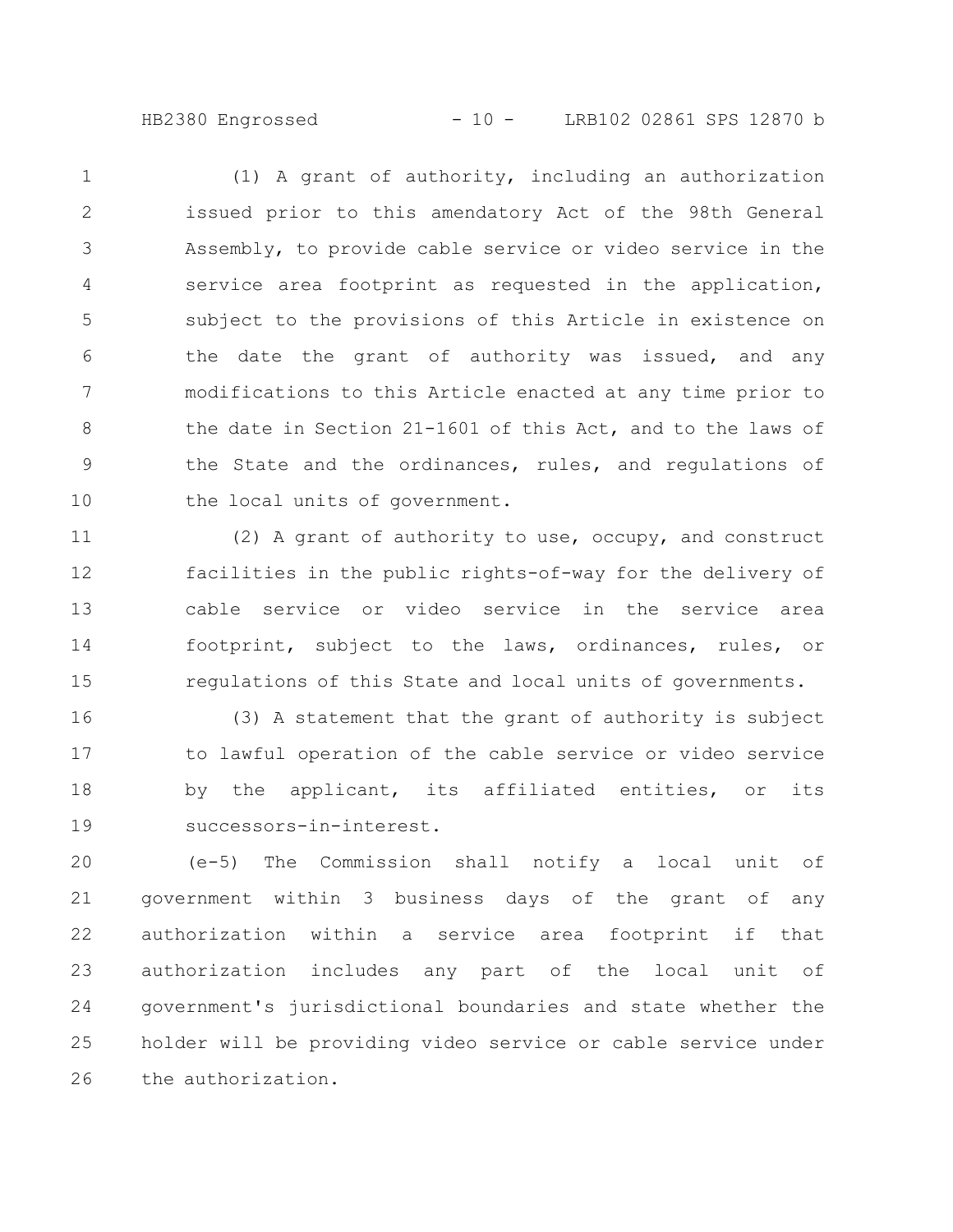HB2380 Engrossed - 11 - LRB102 02861 SPS 12870 b

(f) The authorization issued pursuant to this Section by the Commission may be transferred to any successor-in-interest to the applicant to which it is initially granted without further Commission action if the successor-in-interest (i) submits an application and the information required by subsection (b) of this Section for the successor-in-interest and (ii) is not in violation of this Article or of any federal, State, or local law, ordinance, rule, or regulation. A successor-in-interest shall file its application and notice of transfer with the Commission and the relevant local units of government no less than 15 business days prior to the completion of the transfer. The Commission is not required or authorized to act upon the notice of transfer; however, the transfer is not effective until the Commission approves the successor-in-interest's application. A local unit of government or the Attorney General may seek to bar a transfer of ownership by filing suit in a court of competent jurisdiction predicated on the existence of a material and continuing breach of this Article by the holder, a pattern of noncompliance with customer service standards by the potential successor-in-interest, or the insolvency of the potential successor-in-interest. If a transfer is made when there are violations of this Article or of any federal, State, or local law, ordinance, rule, or regulation, the successor-in-interest shall be subject to 3 times the penalties provided for in this Article. 1 2 3 4 5 6 7 8 9 10 11 12 13 14 15 16 17 18 19 20 21 22 23 24 25 26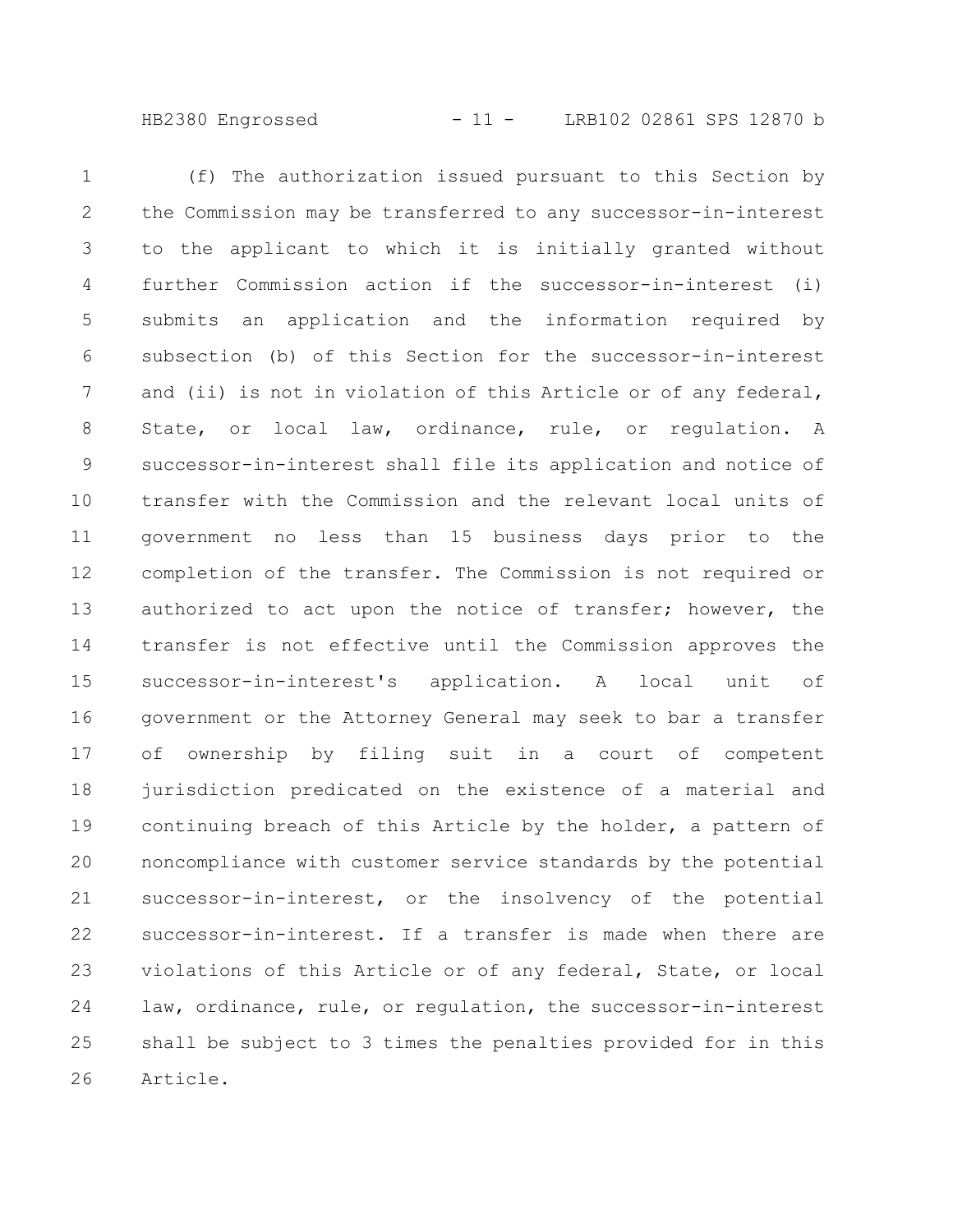HB2380 Engrossed - 12 - LRB102 02861 SPS 12870 b

(g) The authorization issued pursuant to this Section by the Commission may be terminated, or its cable service or video service area footprint may be modified, by the cable service provider or video service provider by submitting notice to the Commission and to the relevant local unit of government containing a description of the change on the same terms as the initial description pursuant to item (4) of subsection (b) of this Section. The Commission is not required or authorized to act upon that notice. It shall be a violation of this Article for a holder to discriminate against potential residential subscribers because of the race or income of the residents in the local area in which the group resides by terminating or modifying its cable service or video service area footprint. It shall be a violation of this Article for a holder to terminate or modify its cable service or video service area footprint if it leaves an area with no cable service or video service from any provider. 1 2 3 4 5 6 7 8 9 10 11 12 13 14 15 16 17

(h) The Commission's authority to administer this Article is limited to the powers and duties explicitly provided under this Article. Its authority under this Article does not include or limit the powers and duties that the Commission has under the other Articles of this Act, the Illinois Administrative Procedure Act, or any other law or regulation to conduct proceedings, other than as provided in subsection (c), or has to promulgate rules or regulations. The Commission shall not have the authority to limit or expand the 18 19 20 21 22 23 24 25 26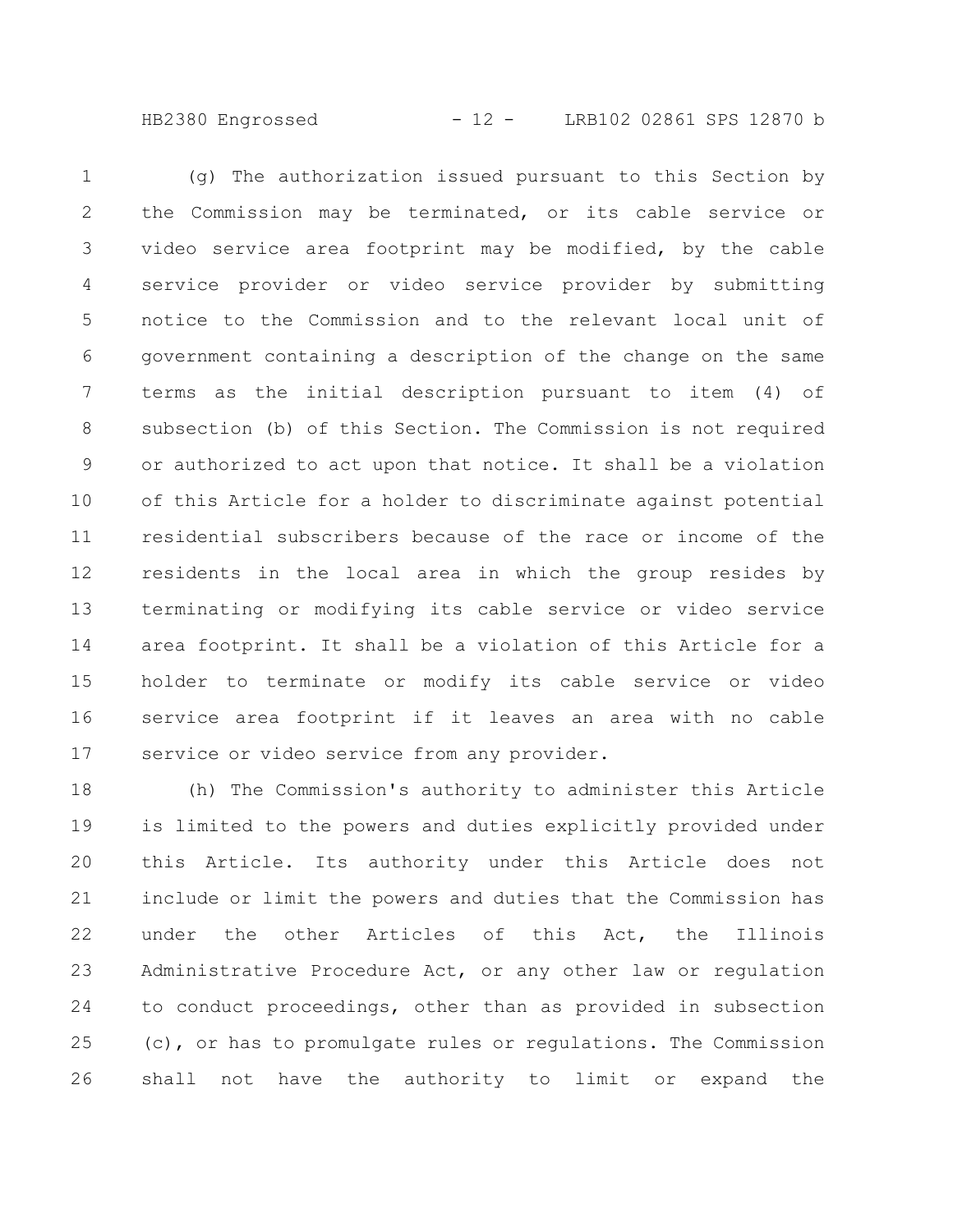HB2380 Engrossed - 13 - LRB102 02861 SPS 12870 b

obligations and requirements provided in this Section or to regulate or control a person or entity to the extent that person or entity is providing cable service or video service, except as provided in this Article. 1 2 3 4

(Source: P.A. 100-20, eff. 7-1-17; 101-639, eff. 6-12-20.) 5

(220 ILCS 5/21-1601) 6

Sec. 21-1601. Repealer. Sections 21-101 through 21-1501 of this Article are repealed December 31, 2024 2021. 7 8

(Source: P.A. 100-20, eff. 7-1-17; 101-639, eff. 6-12-20.) 9

(220 ILCS 5/22-501) 10

Sec. 22-501. Customer service and privacy protection. All cable or video providers in this State shall comply with the following customer service requirements and privacy protections. The provisions of this Act shall not apply to an incumbent cable operator prior to January 1, 2008. For purposes of this paragraph, an incumbent cable operator means a person or entity that provided cable services in a particular area under a franchise agreement with a local unit of government pursuant to Section 11-42-11 of the Illinois Municipal Code or Section 5-1095 of the Counties Code on January 1, 2007. A master antenna television, satellite master antenna television, direct broadcast satellite, multipoint distribution service, and other provider of video programming shall only be subject to the provisions of this Article to the 11 12 13 14 15 16 17 18 19 20 21 22 23 24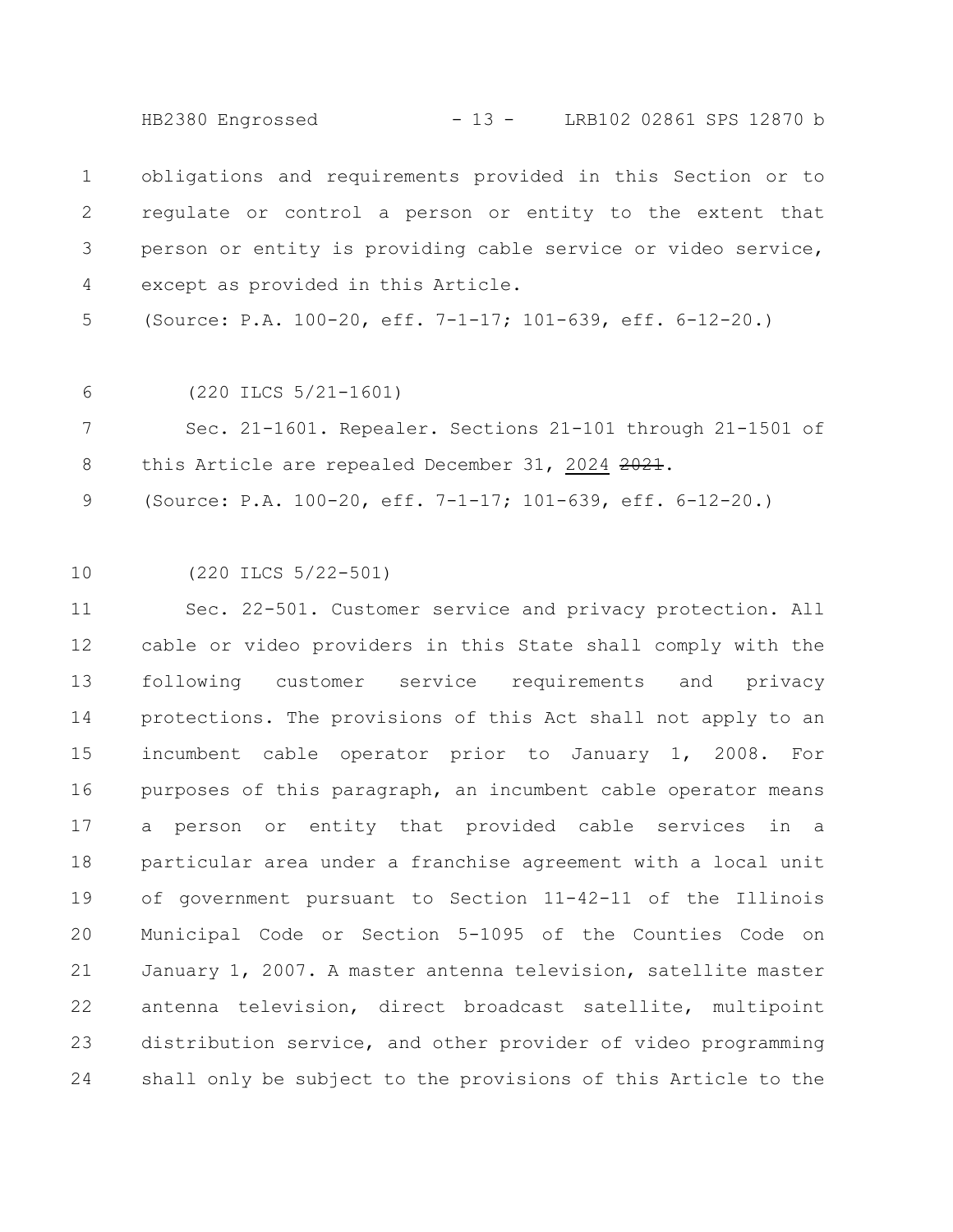HB2380 Engrossed - 14 - LRB102 02861 SPS 12870 b

extent permitted by federal law. 1

The following definitions apply to the terms used in this Article: 2 3

"Basic cable or video service" means any service offering or tier that includes the retransmission of local television broadcast signals. 4 5 6

"Cable or video provider" means any person or entity providing cable service or video service pursuant to authorization under (i) the Cable and Video Competition Law of 2007; (ii) Section 11-42-11 of the Illinois Municipal Code; (iii) Section 5-1095 of the Counties Code; or (iv) a master antenna television, satellite master antenna television, direct broadcast satellite, multipoint distribution services, and other providers of video programming, whatever their technology. A cable or video provider shall not include a landlord providing only broadcast video programming to a single-family home or other residential dwelling consisting of 4 units or less. 7 8 9 10 11 12 13 14 15 16 17 18

"Franchise" has the same meaning as found in 47 U.S.C. 522(9). 19 20

"Local unit of government" means a city, village, incorporated town, or a county. 21 22

"Normal business hours" means those hours during which most similar businesses in the geographic area of the local unit of government are open to serve customers. In all cases, "normal business hours" must include some evening hours at 23 24 25 26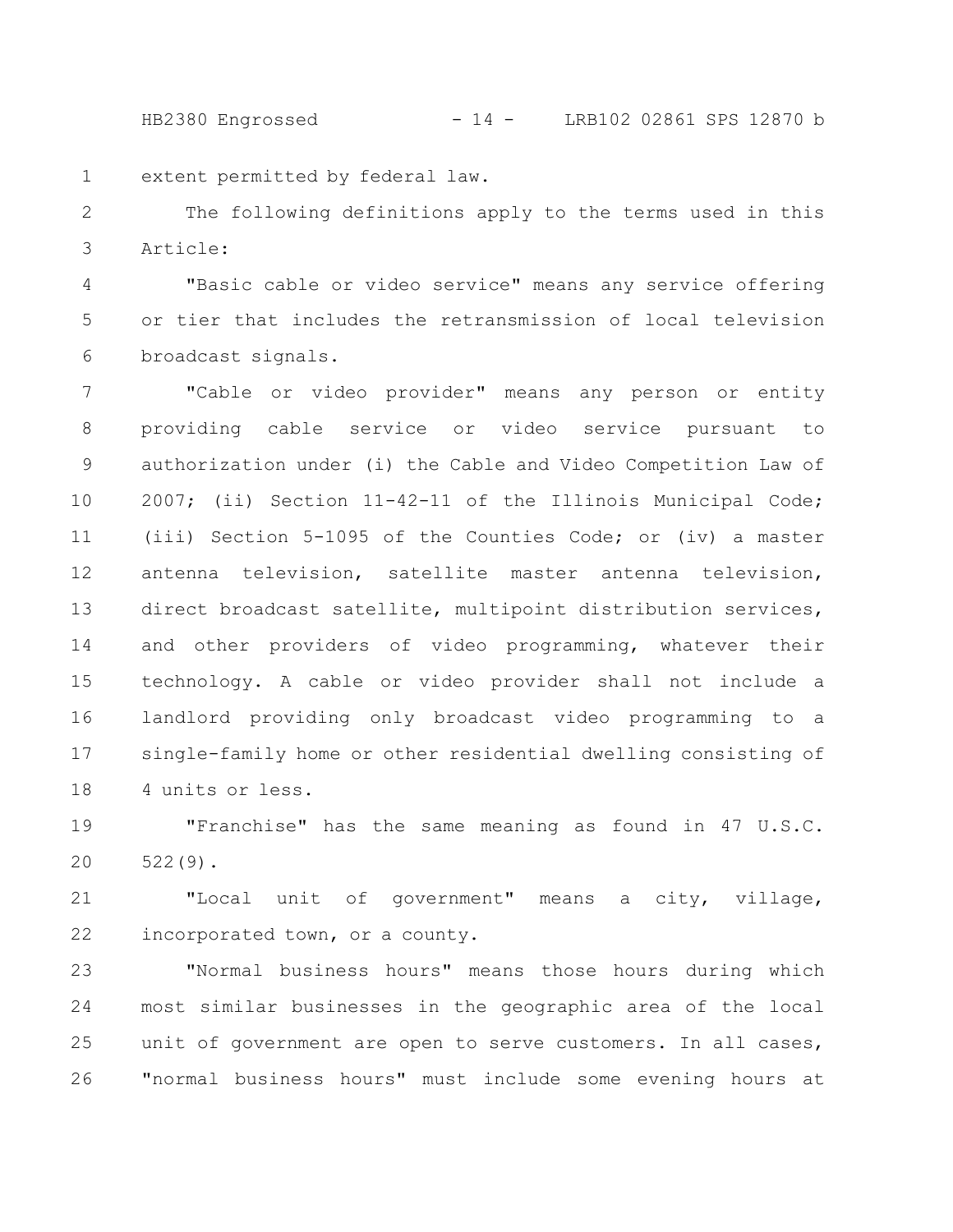HB2380 Engrossed - 15 - LRB102 02861 SPS 12870 b

least one night per week or some weekend hours. 1

"Normal operating conditions" means those service conditions that are within the control of cable or video providers. Those conditions that are not within the control of cable or video providers include, but are not limited to, natural disasters, civil disturbances, power outages, telephone network outages, and severe or unusual weather conditions. Those conditions that are ordinarily within the control of cable or video providers include, but are not limited to, special promotions, pay-per-view events, rate increases, regular peak or seasonal demand periods, and maintenance or upgrade of the cable service or video service network. 2 3 4 5 6 7 8 9 10 11 12 13

"Service interruption" means the loss of picture or sound on one or more cable service or video service on one or more cable or video channels. 14 15 16

"Service line drop" means the point of connection between a premises and the cable or video network that enables the premises to receive cable service or video service. 17 18 19

20

(a) General customer service standards:

(1) Cable or video providers shall establish general standards related to customer service, which shall include, but not be limited to, installation, disconnection, service and repair obligations; appointment hours and employee ID requirements; customer service telephone numbers and hours; procedures for billing, 21 22 23 24 25 26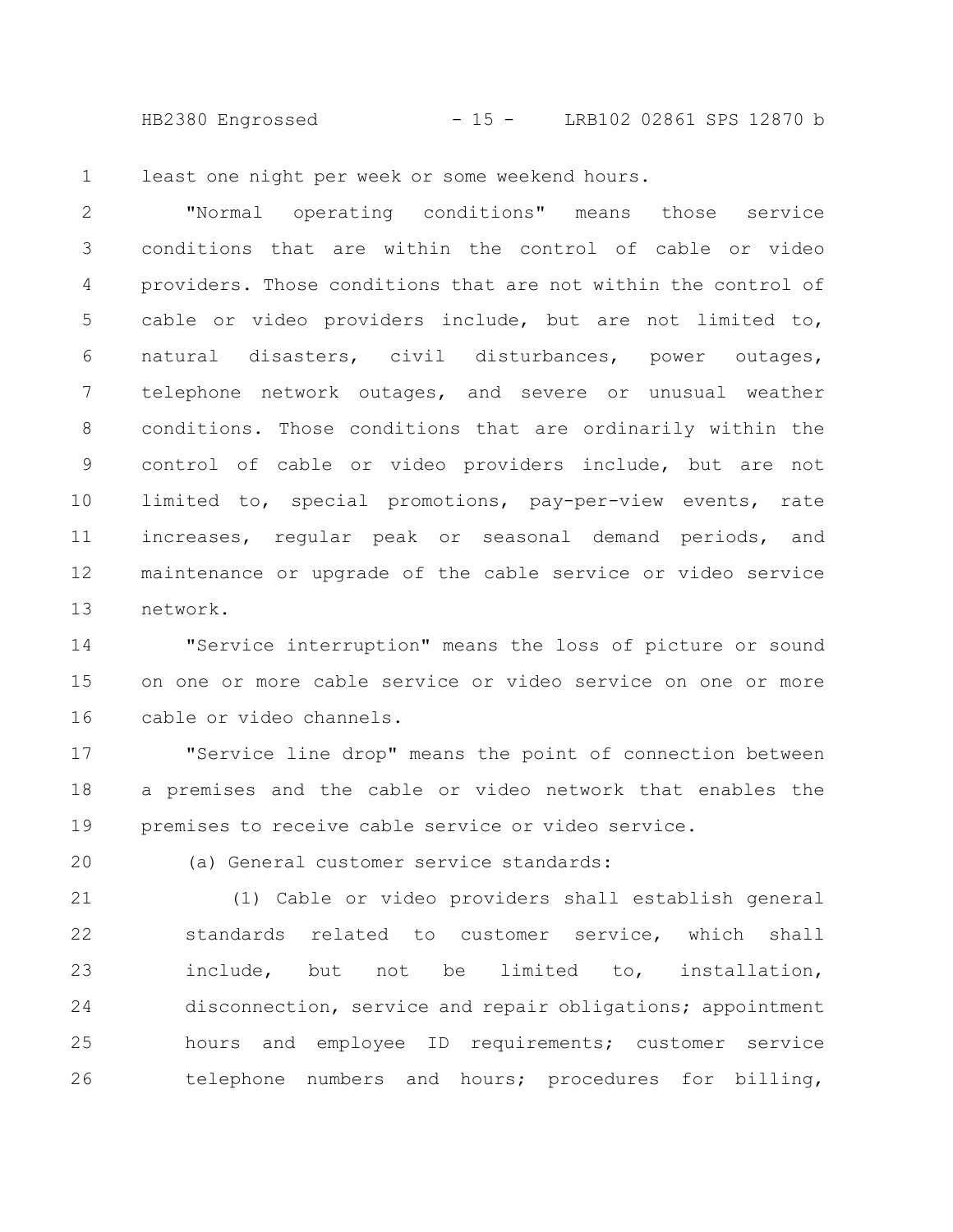HB2380 Engrossed - 16 - LRB102 02861 SPS 12870 b

charges, deposits, refunds, and credits; procedures for termination of service; notice of deletion of programming service; changes related to transmission of programming; changes or increases in rates; the use and availability of parental control or lock-out devices; the use and availability of an A/B switch if applicable; complaint procedures and procedures for bill dispute resolution; a description of the rights and remedies available to consumers if the cable or video provider does not materially meet its customer service standards; and special services for customers with visual, hearing, or mobility disabilities. 1 2 3 4 5 6 7 8 9 10 11 12

(2) Cable or video providers' rates for each level of service, rules, regulations, and policies related to its cable service or video service described in paragraph (1) of this subsection (a) must be made available to the public and displayed clearly and conspicuously on the cable or video provider's site on the Internet. If a promotional price or a price for a specified period of time is offered, the cable or video provider shall display the price at the end of the promotional period or specified period of time clearly and conspicuously with the display of the promotional price or price for a specified period of time. The cable or video provider shall provide this information upon request. 13 14 15 16 17 18 19 20 21 22 23 24 25

26

(3) Cable or video providers shall provide notice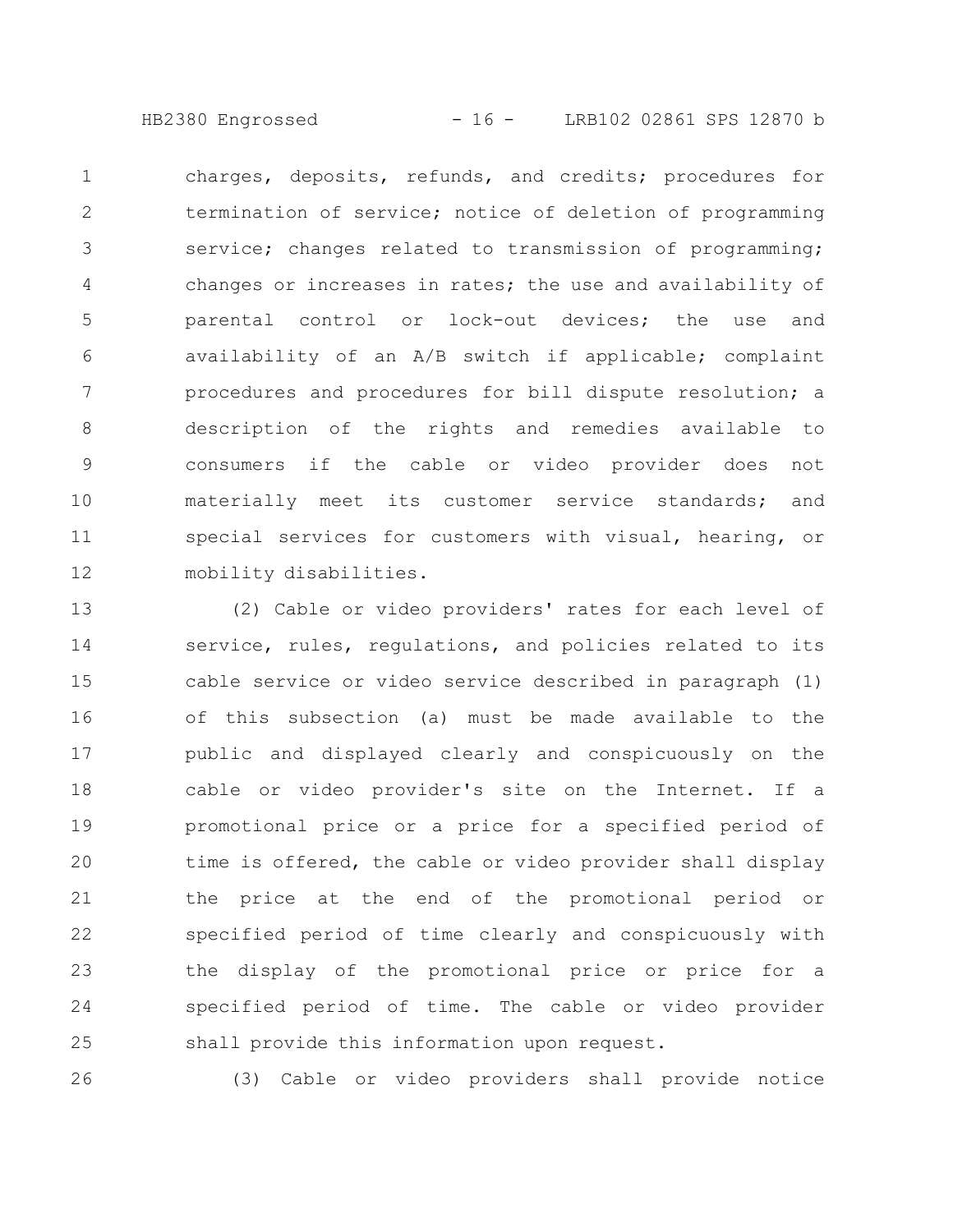HB2380 Engrossed - 17 - LRB102 02861 SPS 12870 b

concerning their general customer service standards to all customers. This notice shall be offered when service is first activated and upon request thereafter. The information in the notice shall also be available on the cable or video providers' websites and shall include all of the information specified in paragraph (1) of this subsection (a), as well as the following: a listing of services offered by the cable or video providers, which shall clearly describe programming for all services and all levels of service; the rates for all services and levels of service; a telephone number through which customers may subscribe to, change, or terminate service, request customer service, or seek general or billing information; instructions on the use of the cable or video services; and a description of rights and remedies that the cable or video providers shall make available to their customers if they do not materially meet the general customer service standards described in this Act. 1 2 3 4 5 6 7 8 9 10 11 12 13 14 15 16 17 18

(b) General customer service obligations: 19

(1) Cable or video providers shall render reasonably efficient service, promptly make repairs, and interrupt service only as necessary and for good cause, during periods of minimum use of the system and for no more than 24 hours. 20 21 22 23 24

(2) All service representatives or any other person who contacts customers or potential customers on behalf of 25 26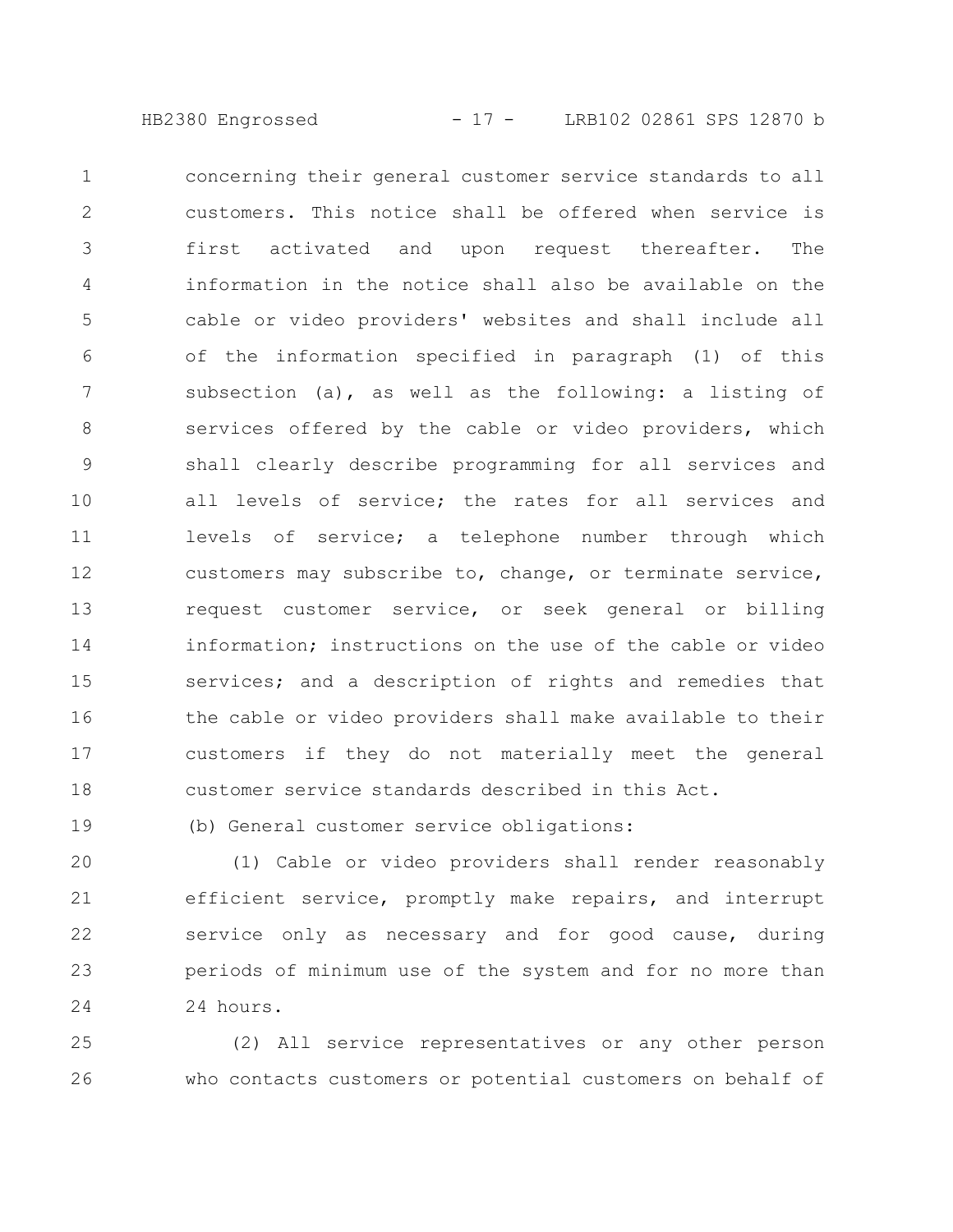HB2380 Engrossed - 18 - LRB102 02861 SPS 12870 b

the cable or video provider shall have a visible identification card with their name and photograph and shall orally identify themselves upon first contact with the customer. Customer service representatives shall orally identify themselves to callers immediately following the greeting during each telephone contact with the public. 1 2 3 4 5 6 7

(3) The cable or video providers shall: (i) maintain a customer service facility within the boundaries of a local unit of government staffed by customer service representatives that have the capacity to accept payment, adjust bills, and respond to repair, installation, reconnection, disconnection, or other service calls and distribute or receive converter boxes, remote control units, digital stereo units, or other equipment related to the provision of cable or video service; (ii) provide customers with bill payment facilities through retail, financial, or other commercial institutions located within the boundaries of a local unit of government; (iii) provide an address, toll-free telephone number or electronic address to accept bill payments and correspondence and provide secure collection boxes for the receipt of bill payments and the return of equipment, provided that if a cable or video provider provides secure collection boxes, it shall provide a printed receipt when items are deposited; or (iv) provide an address, toll-free 8 9 10 11 12 13 14 15 16 17 18 19 20 21 22 23 24 25 26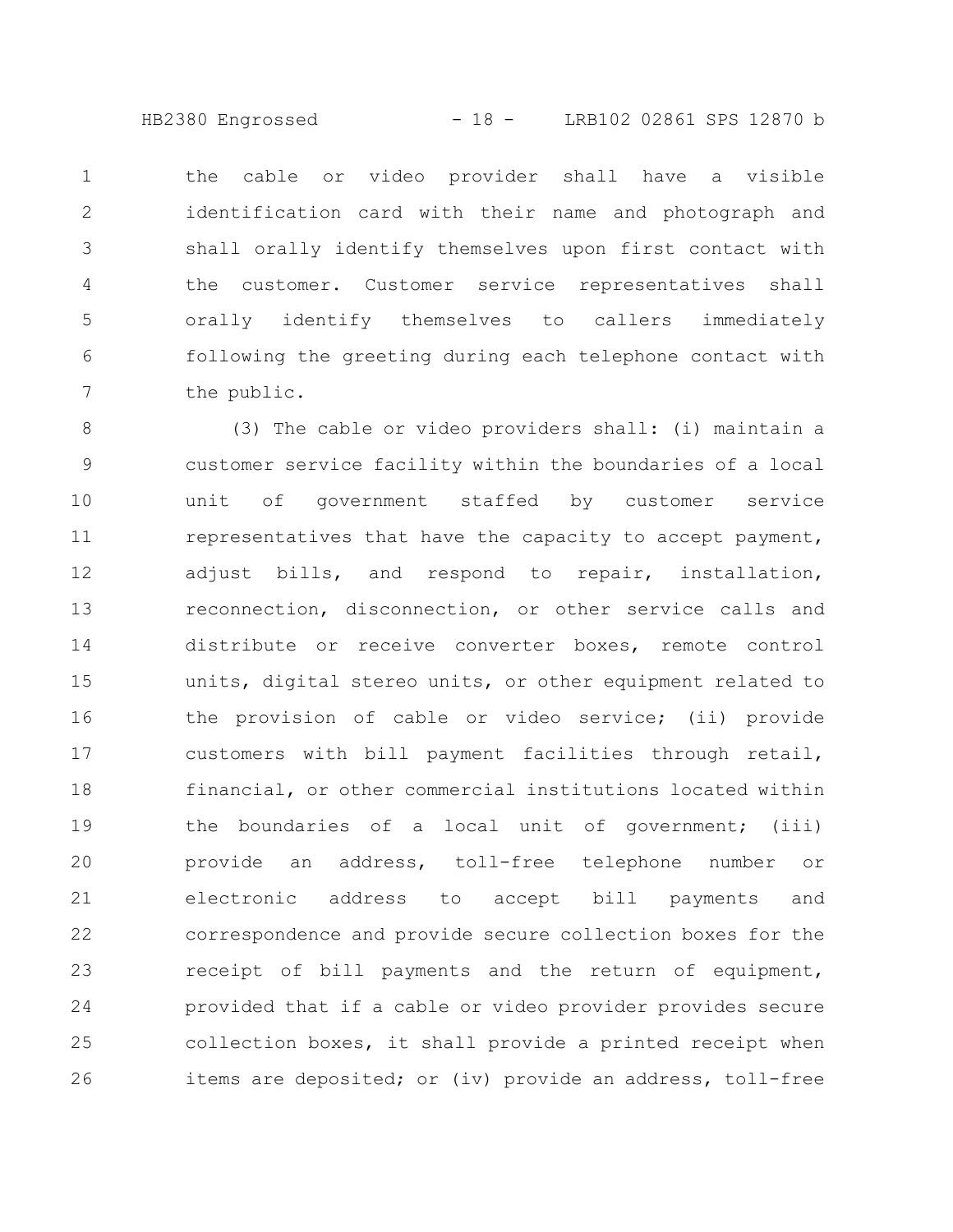HB2380 Engrossed - 19 - LRB102 02861 SPS 12870 b

telephone number, or electronic address to accept bill payments and correspondence and provide a method for customers to return equipment to the cable or video provider at no cost to the customer. 1 2 3 4

(4) In each contact with a customer, the service representatives or any other person who contacts customers or potential customers on behalf of the cable or video provider shall state the estimated cost of the service, repair, or installation orally prior to delivery of the service or before any work is performed, shall provide the customer with an oral statement of the total charges before terminating the telephone call or other contact in which a service is ordered, whether in-person or over the Internet, and shall provide a written statement of the total charges before leaving the location at which the work was performed. In the event that the cost of service is a promotional price or is for a limited period of time, the cost of service at the end of the promotion or limited period of time shall be disclosed. 5 6 7 8 9 10 11 12 13 14 15 16 17 18 19

(5) Cable or video providers shall provide customers a minimum of 30 days' written notice before increasing rates or eliminating transmission of programming and shall submit the notice of any rate increase to the local unit of government in advance of distribution to customers, provided that the cable or video provider is not in violation of this provision if the elimination of 20 21 22 23 24 25 26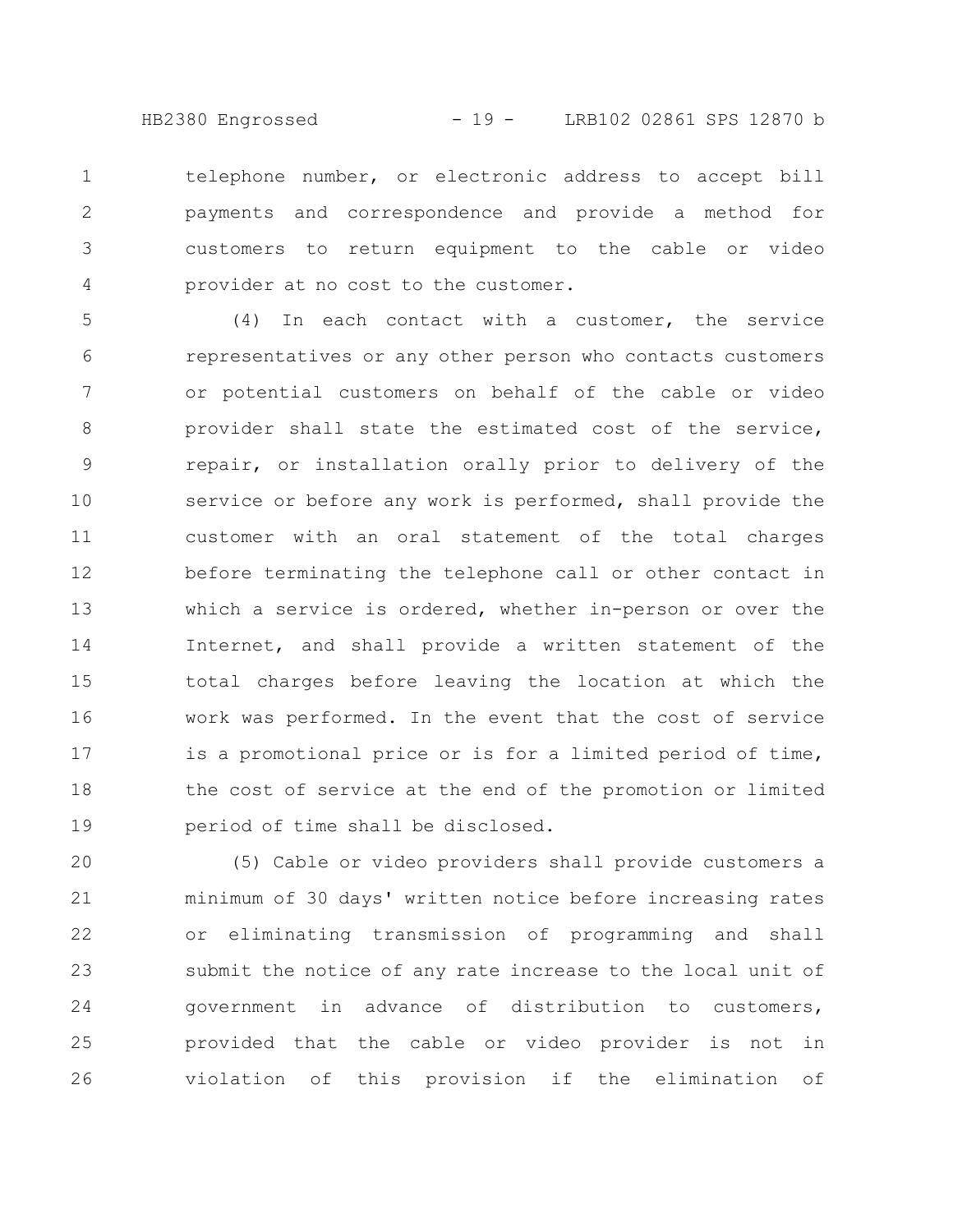HB2380 Engrossed - 20 - LRB102 02861 SPS 12870 b

transmission of programming was outside the control of the provider, in which case the provider shall use reasonable efforts to provide as much notice as possible, and any rate decrease related to the elimination of transmission of programming shall be applied to the date of the change. 1 2 3 4 5

(6) Cable or video providers shall provide clear visual and audio reception that meets or exceeds applicable Federal Communications Commission technical standards. If a customer experiences poor video or audio reception due to the equipment of the cable or video provider, the cable or video provider shall promptly repair the problem at its own expense. 6 7 8 9 10 11 12

(c) Bills, payment, and termination: 13

(1) Cable or video providers shall render monthly bills that are clear, accurate, and understandable. 14 15

(2) Every residential customer who pays bills directly to the cable or video provider shall have at least 28 days from the date of the bill to pay the listed charges. 16 17 18

(3) Customer payments shall be posted promptly. When the payment is sent by United States mail, payment is considered paid on the date it is postmarked. 19 20 21

(4) Cable or video providers may not terminate residential service for nonpayment of a bill unless the cable or video provider furnishes notice of the delinquency and impending termination at least 15 days prior to the proposed termination. Notice of proposed 22 23 24 25 26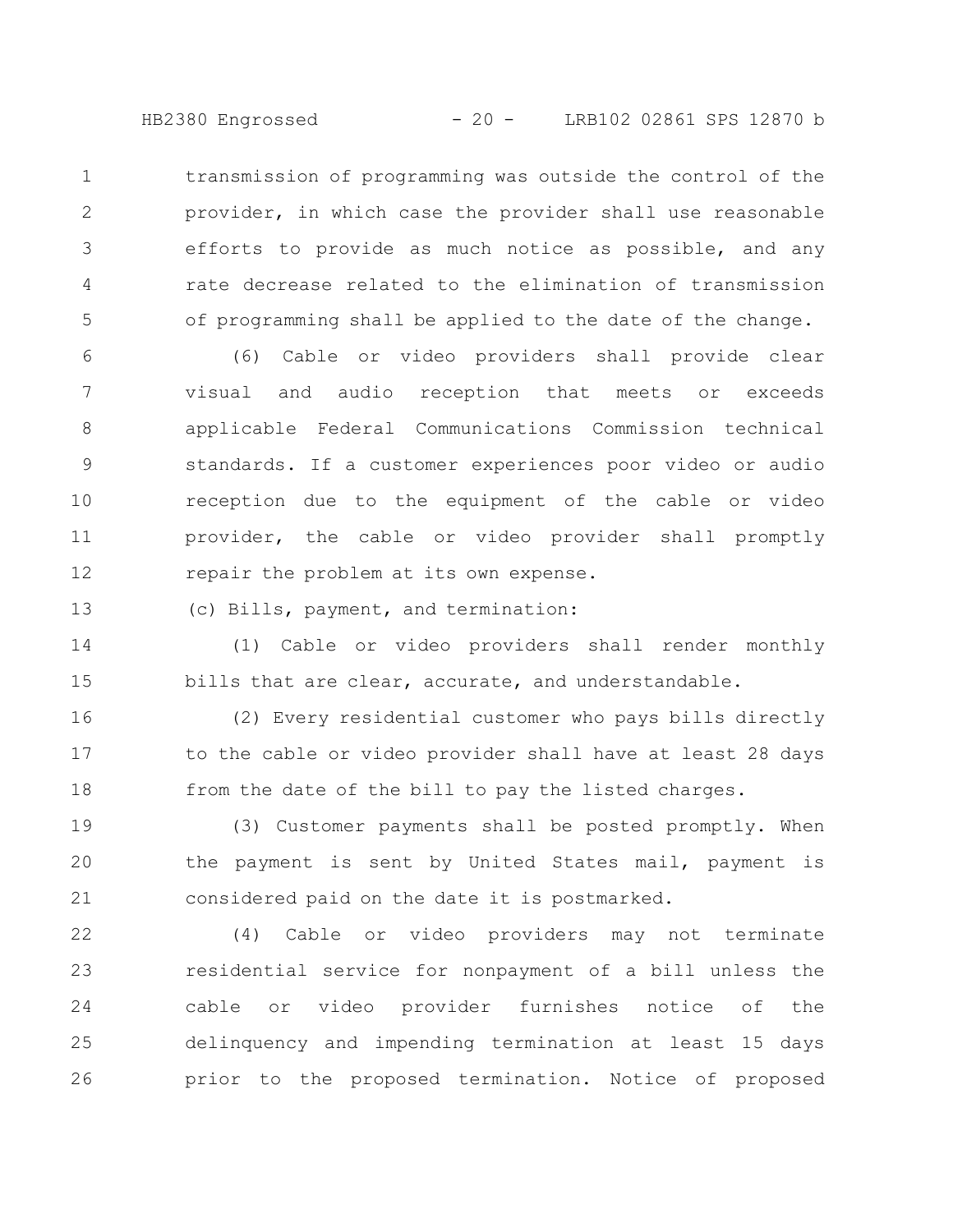HB2380 Engrossed - 21 - LRB102 02861 SPS 12870 b

termination shall be provided in electronic format or mailed, postage prepaid, to the customer to whom service is billed. Notice of proposed termination shall not be delivered or mailed until the 24th day after the date of the bill for services. Notice of delinquency and impending termination may be part of a billing statement only if the notice is designed to be conspicuous. The cable or video providers may not assess a late fee prior to the 24th day after the date of the bill for service. 1 2 3 4 5 6 7 8 9

(5) Every notice of impending termination shall include all of the following: the name and address of customer; the amount of the delinquency; the date on which payment is required to avoid termination; and the telephone number of the cable or video provider's service representative to make payment arrangements and to provide additional information about the charges for failure to return equipment and for reconnection, if any. 10 11 12 13 14 15 16 17

(6) Service may only be terminated on days when the customer is able to reach a service representative of the cable or video providers, either in person or by telephone. 18 19 20 21

(7) Any service terminated by a cable or video provider without good cause shall be restored without any reconnection fee, charge, or penalty; good cause for termination includes, but is not limited to, failure to pay a bill by the date specified in the notice of impending 22 23 24 25 26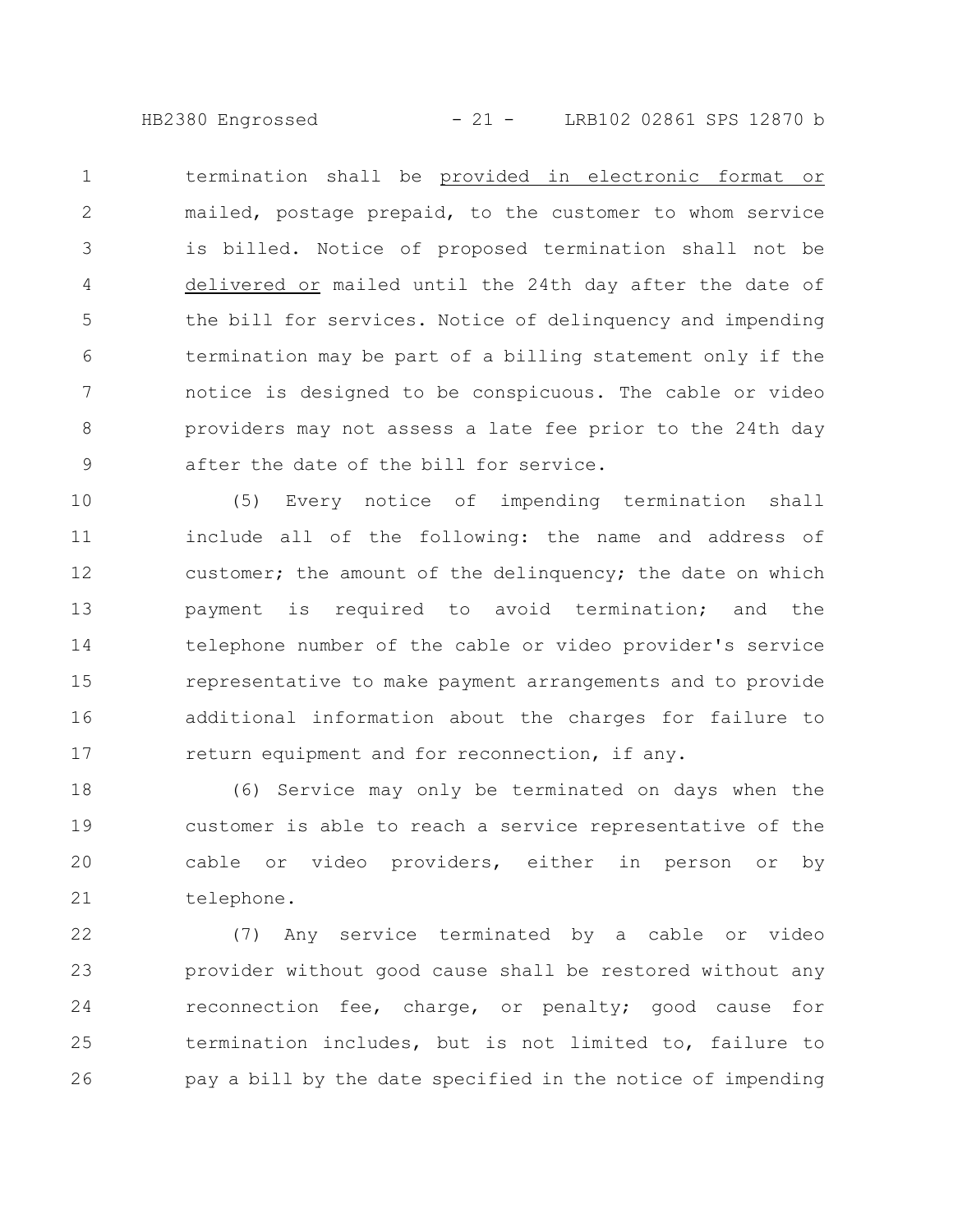HB2380 Engrossed - 22 - LRB102 02861 SPS 12870 b

termination, payment by check for which there are insufficient funds, theft of service, abuse of equipment or personnel, or other similar subscriber actions. 1 2 3

(8) Cable or video providers shall cease charging a customer for any or all services within one business day after it receives a request to immediately terminate service or on the day requested by the customer if such a date is at least 5 days from the date requested by the customer. Nothing in this subsection (c) shall prohibit the provider from billing for charges that the customer incurs prior to the date of termination. Cable or video providers shall issue a credit no later than the customer's next billing cycle following the determination that a credit is warranted. Cable or video providers shall issue a refund or return a deposit promptly, but not later than either the customer's next billing cycle following resolution of the request or 30 days, whichever is earlier, or the return of equipment, if any, whichever is later. 4 5 6 7 8 9 10 11 12 13 14 15 16 17 18 19

(9) The customers or subscribers of a cable or video provider shall be allowed to disconnect their service at any time within the first 30 days after subscribing to or upgrading the service. Within this 30-day period, cable or video providers shall not charge or impose any fees or penalties on the customer for disconnecting service, including, but not limited to, any installation charge or 20 21 22 23 24 25 26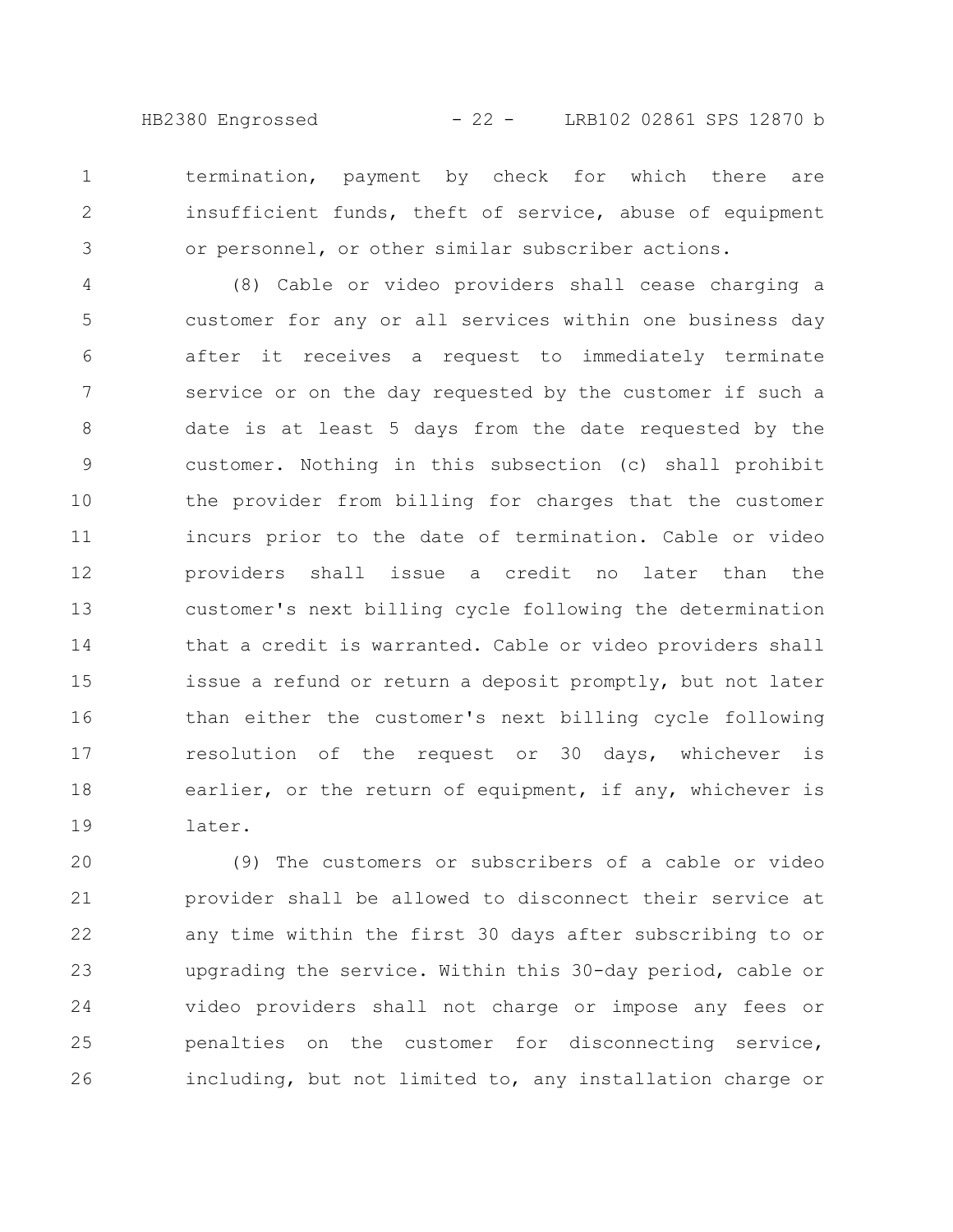HB2380 Engrossed - 23 - LRB102 02861 SPS 12870 b

the imposition of an early termination charge, except the cable or video provider may impose a charge or fee to offset any rebates or credits received by the customer and may impose monthly service or maintenance charges, including pay-per-view and premium services charges, during such 30-day period. 1 2 3 4 5 6

(d) Response to customer inquiries:

7

(1) Cable or video providers will maintain a toll-free telephone access line that is available to customers 24 hours a day, 7 days a week to accept calls regarding installation, termination, service, and complaints. Trained, knowledgeable, qualified service representatives of the cable or video providers will be available to respond to customer telephone inquiries during normal business hours. Customer service representatives shall be able to provide credit, waive fees, schedule appointments, and change billing cycles. Any difficulties that cannot be resolved by the customer service representatives shall be referred to a supervisor who shall make his or her best efforts to resolve the issue immediately. If the supervisor does not resolve the issue to the customer's satisfaction, the customer shall be informed of the cable or video provider's complaint procedures and procedures for billing dispute resolution and given a description of the rights and remedies available to customers to enforce the terms of this Article, including the customer's rights 8 9 10 11 12 13 14 15 16 17 18 19 20 21 22 23 24 25 26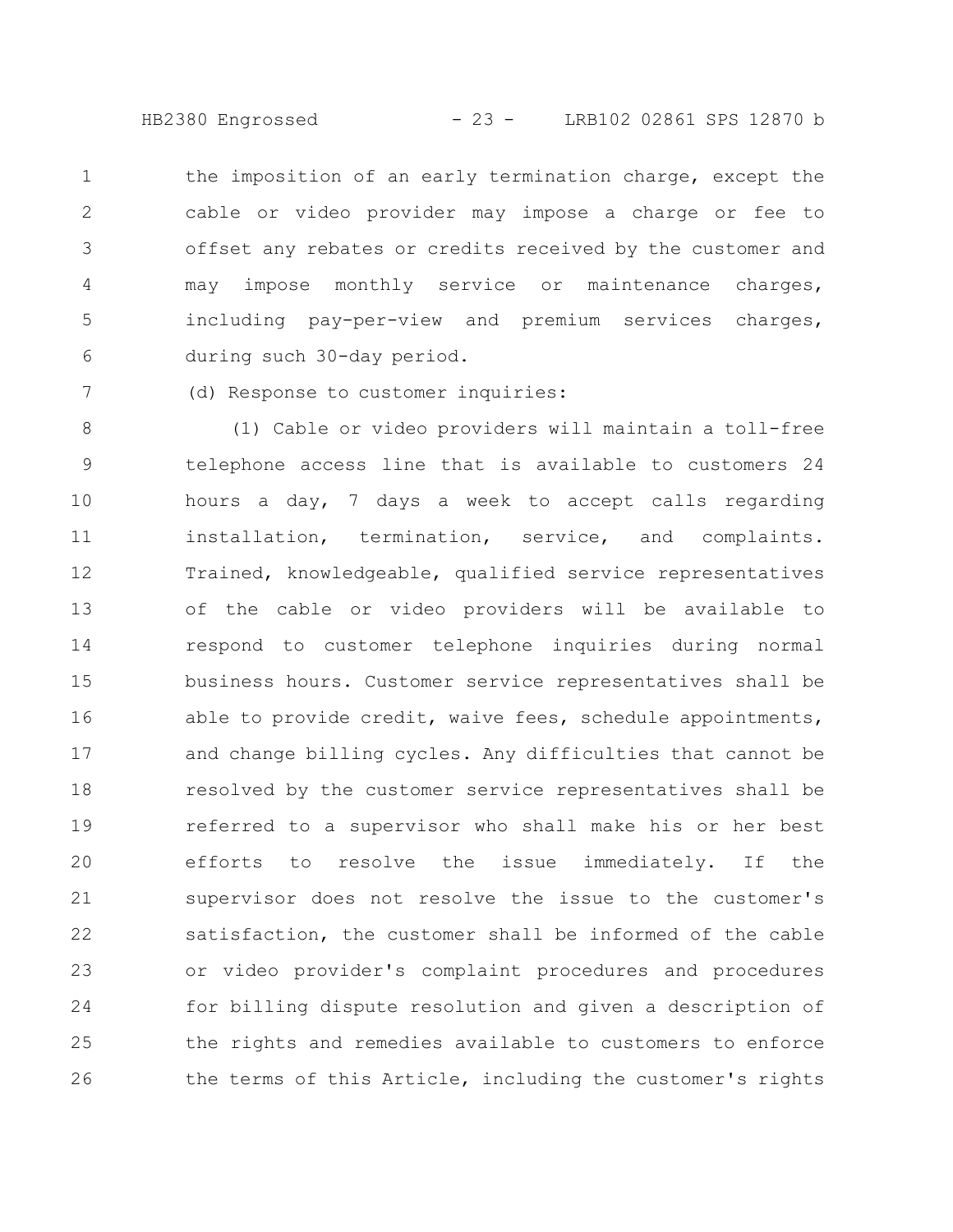to have the complaint reviewed by the local unit of government, to request mediation, and to review in a court of competent jurisdiction. 1 2 3

(2) After normal business hours, the access line may be answered by a service or an automated response system, including an answering machine. Inquiries received by telephone or e-mail after normal business hours shall be responded to by a trained service representative on the next business day. The cable or video provider shall respond to a written billing inquiry within 10 days of receipt of the inquiry. 4 5 6 7 8 9 10 11

(3) Cable or video providers shall provide customers seeking non-standard installations with a total installation cost estimate and an estimated date of completion. The actual charge to the customer shall not exceed the estimated cost without the written consent of the customer. 12 13 14 15 16 17

(4) If the cable or video provider receives notice that an unsafe condition exists with respect to its equipment, it shall investigate such condition immediately and shall take such measures as are necessary to remove or eliminate the unsafe condition. The cable or video provider shall inform the local unit of government promptly, but no later than 2 hours after it receives notification of an unsafe condition that it has not remedied. 18 19 20 21 22 23 24 25 26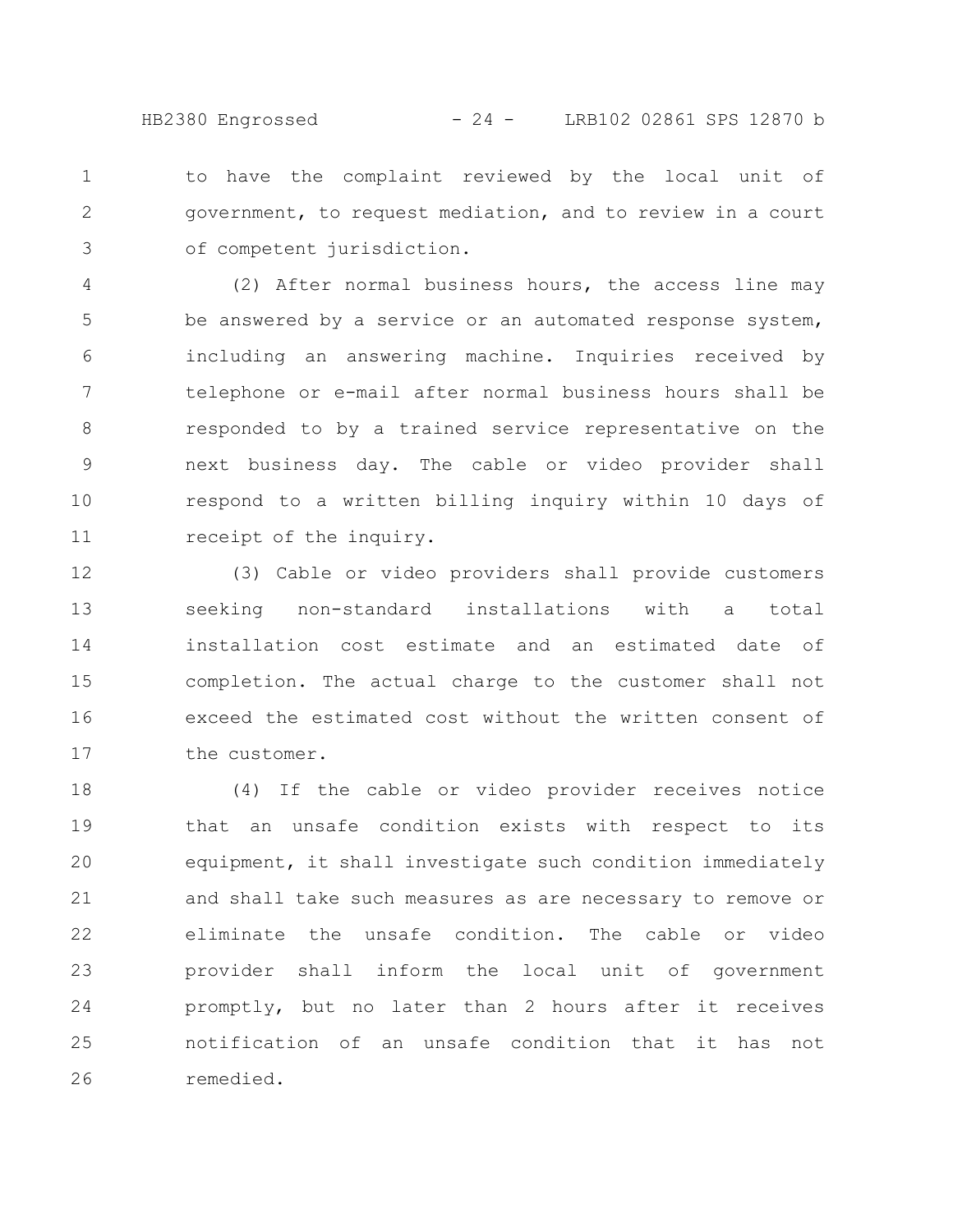HB2380 Engrossed - 25 - LRB102 02861 SPS 12870 b

(5) Under normal operating conditions, telephone answer time by the cable or video provider's customer representative, including wait time, shall not exceed 30 seconds when the connection is made. If the call needs to be transferred, transfer time shall not exceed 30 seconds. These standards shall be met no less than 90% of the time under normal operating conditions, measured on a quarterly basis. The cable or video provider shall not be required to acquire equipment or perform surveys to measure compliance with these telephone answering standards unless an historical record of complaints indicates a clear failure to comply. 1 2 3 4 5 6 7 8 9 10 11 12

(6) Under normal operating conditions, the cable or video provider's customers will receive a busy signal less than 3% of the time. 13 14 15

(e) Under normal operating conditions, each of the following standards related to installations, outages, and service calls will be met no less than 95% of the time measured on a quarterly basis: 16 17 18 19

(1) Standard installations will be performed within 7 business days after an order has been placed. "Standard" installations are those that are located up to 125 feet from the existing distribution system. 20 21 22 23

(2) Excluding conditions beyond the control of the cable or video providers, the cable or video providers will begin working on "service interruptions" promptly and 24 25 26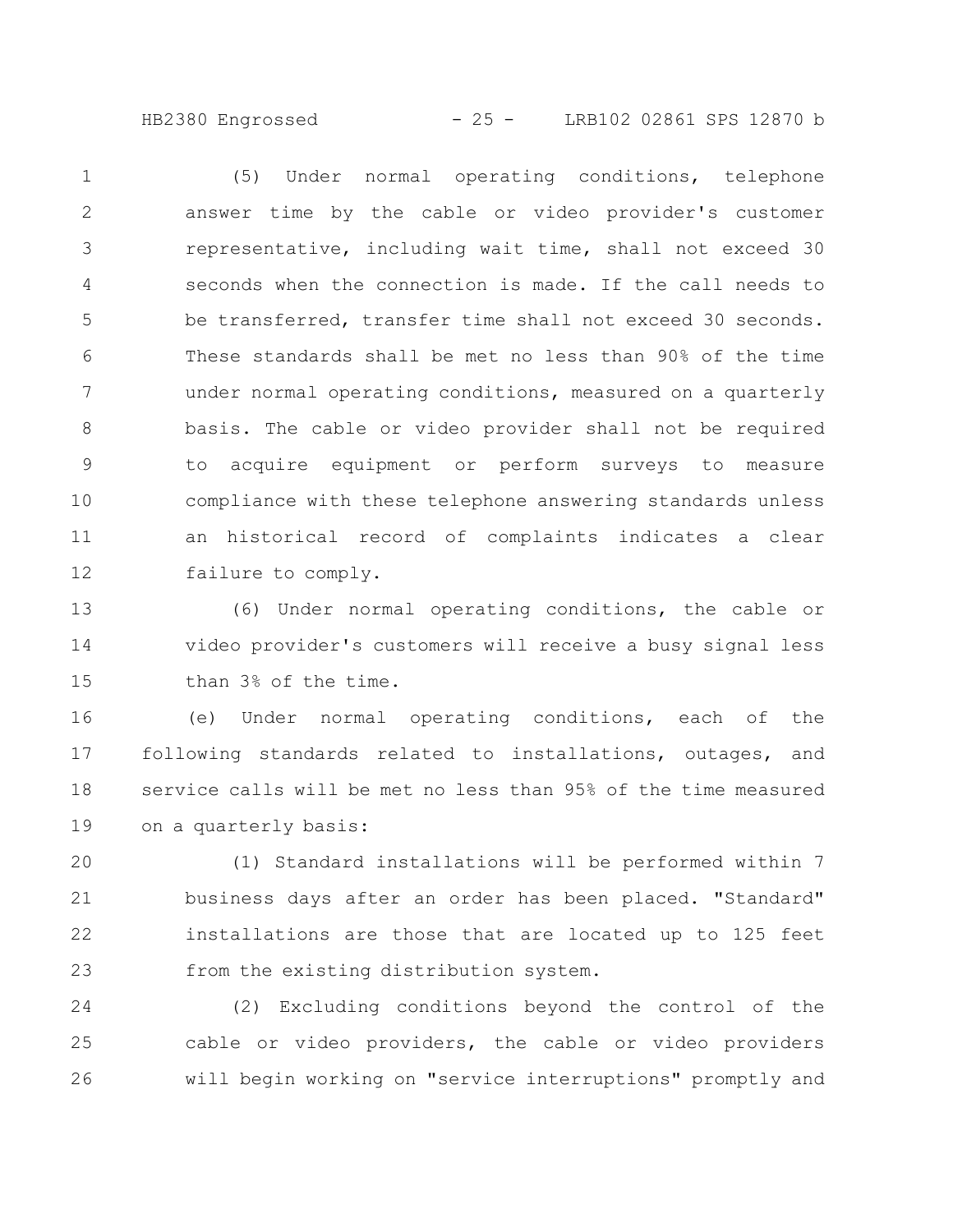HB2380 Engrossed - 26 - LRB102 02861 SPS 12870 b

in no event later than 24 hours after the interruption is reported by the customer or otherwise becomes known to the cable or video providers. Cable or video providers must begin actions to correct other service problems the next business day after notification of the service problem and correct the problem. 1 2 3 4 5 6

(3) The "appointment window" alternatives for installations, service calls, and other installation activities will be either a specific time or, at a maximum, a 4-hour time block during evening, weekend, and normal business hours. The cable or video provider may schedule service calls and other installation activities outside of these hours for the express convenience of the customer. 7 8 9 10 11 12 13 14

(4) Cable or video providers may not cancel an appointment with a customer after the close of business on the business day prior to the scheduled appointment. If the cable or video provider's representative is running late for an appointment with a customer and will not be able to keep the appointment as scheduled, the customer will be contacted. The appointment will be rescheduled, as necessary, at a time that is convenient for the customer, even if the rescheduled appointment is not within normal business hours. 15 16 17 18 19 20 21 22 23 24

(f) Public benefit obligation: 25

26

(1) All cable or video providers offering service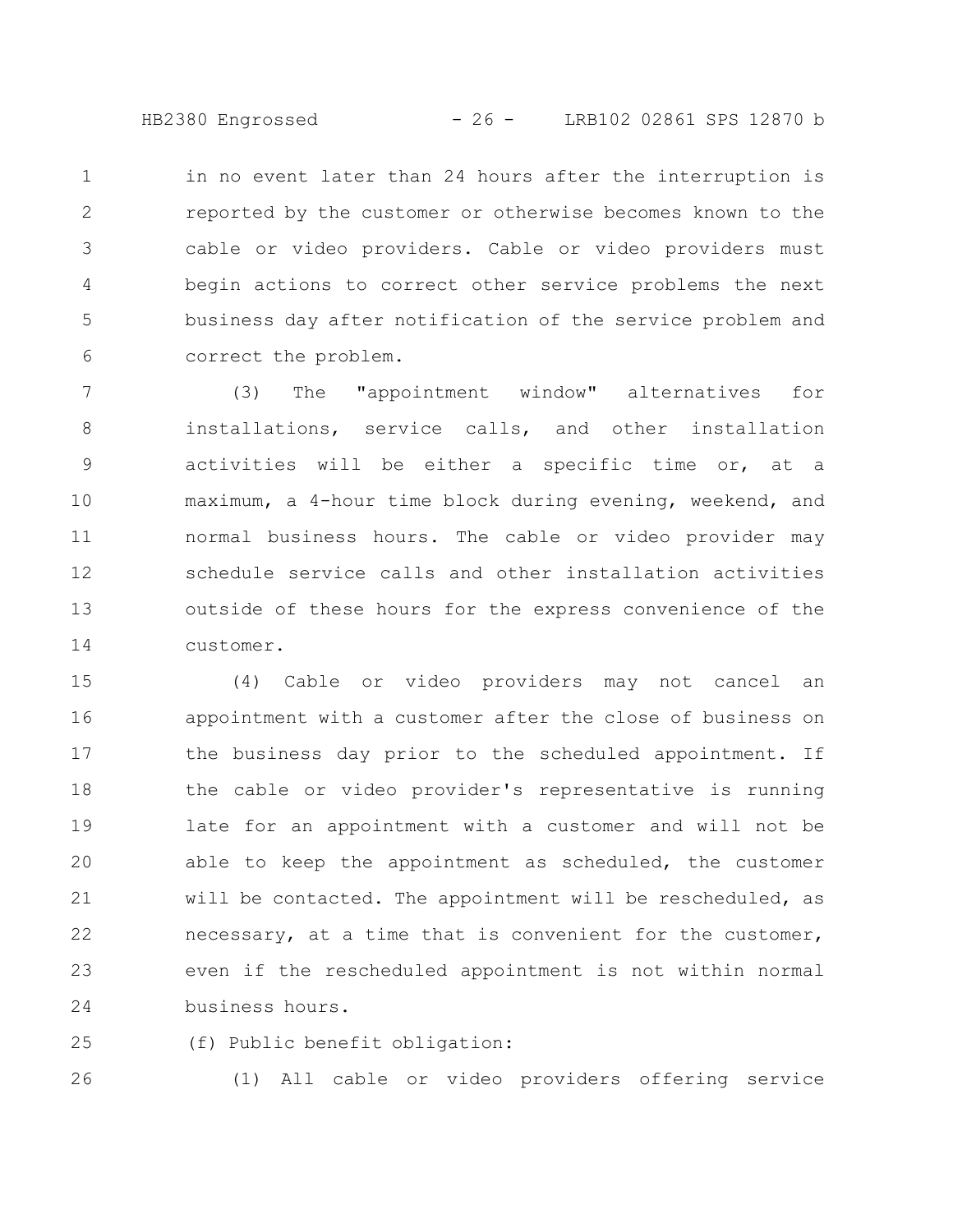HB2380 Engrossed - 27 - LRB102 02861 SPS 12870 b

pursuant to the Cable and Video Competition Law of 2007, the Illinois Municipal Code, or the Counties Code shall provide a free service line drop and free basic service to all current and future public buildings within their footprint, including, but not limited to, all local unit of government buildings, public libraries, and public primary and secondary schools, whether owned or leased by that local unit of government ("eligible buildings"). Such service shall be used in a manner consistent with the government purpose for the eligible building and shall not be resold. 1 2 3 4 5 6 7 8 9 10 11

(2) This obligation only applies to those cable or video service providers whose cable service or video service systems pass eligible buildings and its cable or video service is generally available to residential subscribers in the same local unit of government in which the eligible building is located. The burden of providing such service at each eligible building shall be shared by all cable and video providers whose systems pass the eligible buildings in an equitable and competitively neutral manner, and nothing herein shall require duplicative installations by more than one cable or video provider at each eligible building. Cable or video providers operating in a local unit of government shall meet as necessary and determine who will provide service to eligible buildings under this subsection (f). If the 12 13 14 15 16 17 18 19 20 21 22 23 24 25 26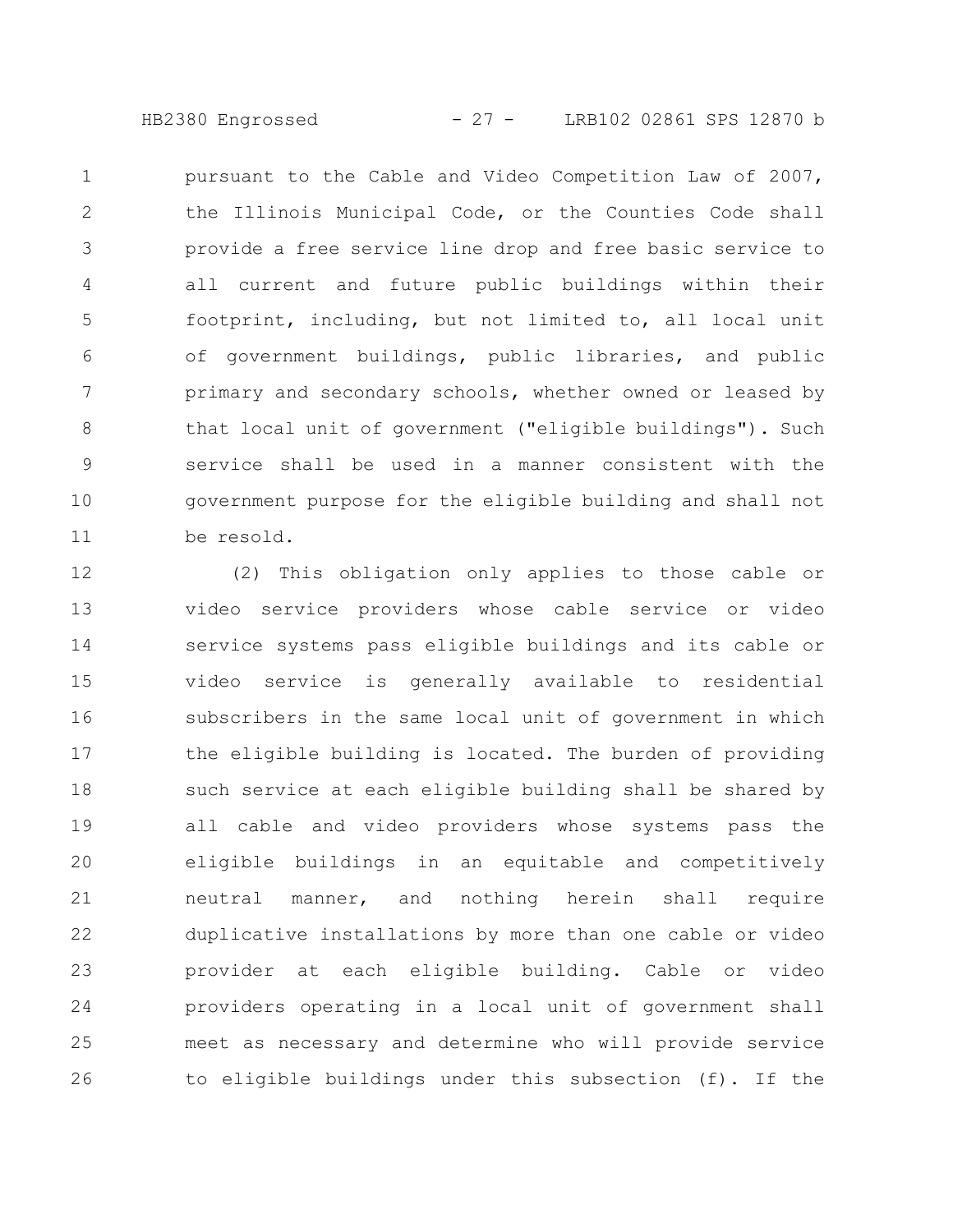HB2380 Engrossed - 28 - LRB102 02861 SPS 12870 b

cable or video providers are unable to reach an agreement, they shall meet with the local unit of government, which shall determine which cable or video providers will serve each eligible building. The local unit of government shall bear the costs of any inside wiring or video equipment costs not ordinarily provided as part of the cable or video provider's basic offering. 1 2 3 4 5 6 7

(g) After the cable or video providers have offered service for one year, the cable or video providers shall make an annual report to the Commission, to the local unit of government, and to the Attorney General that it is meeting the standards specified in this Article, identifying the number of complaints it received over the prior year in the State and specifying the number of complaints related to each of the following: (1) billing, charges, refunds, and credits; (2) installation or termination of service; (3) quality of service and repair; (4) programming; and (5) miscellaneous complaints that do not fall within these categories. 8 9 10 11 12 13 14 15 16 17 18

(h) To the extent consistent with federal law, cable or video providers shall offer the lowest-cost basic cable or video service as a stand-alone service to residential customers at reasonable rates. Cable or video providers shall not require the subscription to any service other than the lowest-cost basic service or to any telecommunications or information service, as a condition of access to cable or video service, including programming offered on a per channel 19 20 21 22 23 24 25 26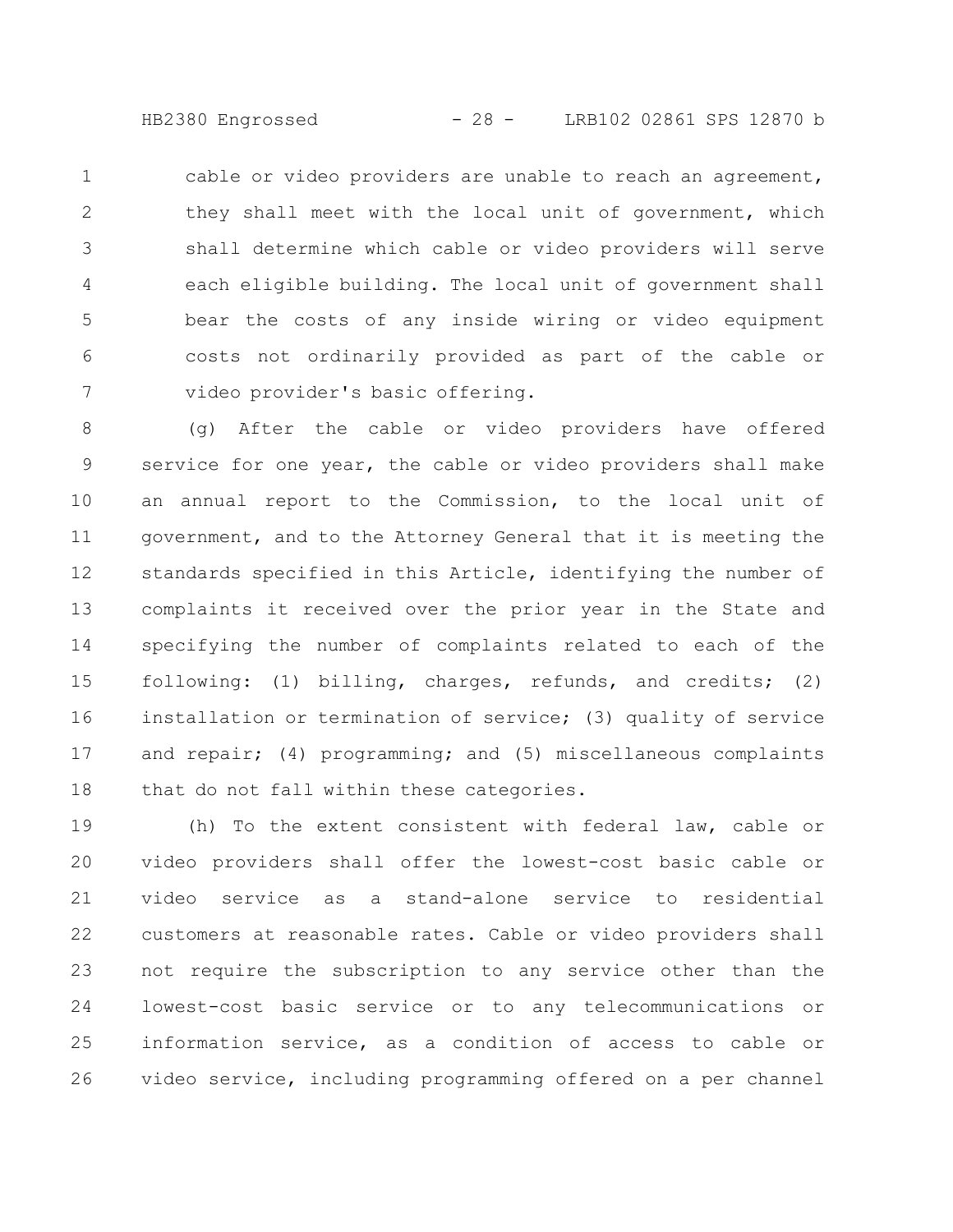HB2380 Engrossed - 29 - LRB102 02861 SPS 12870 b

or per program basis. Cable or video providers shall not discriminate between subscribers to the lowest-cost basic service, subscribers to other cable services or video services, and other subscribers with regard to the rates charged for cable or video programming offered on a per channel or per program basis. 1 2 3 4 5 6

(i) To the extent consistent with federal law, cable or video providers shall ensure that charges for changes in the subscriber's selection of services or equipment shall be based on the cost of such change and shall not exceed nominal amounts when the system's configuration permits changes in service tier selection to be effected solely by coded entry on a computer terminal or by other similarly simple method. 7 8 9 10 11 12 13

(j) To the extent consistent with federal law, cable or video providers shall have a rate structure for the provision of cable or video service that is uniform throughout the area within the boundaries of the local unit of government. This subsection (j) is not intended to prohibit bulk discounts to multiple dwelling units or to prohibit reasonable discounts to senior citizens or other economically disadvantaged groups. 14 15 16 17 18 19 20

(k) To the extent consistent with federal law, cable or video providers shall not charge a subscriber for any service or equipment that the subscriber has not affirmatively requested or affirmatively agreed to by name. For purposes of this subsection (k), a subscriber's failure to refuse a cable or video provider's proposal to provide service or equipment 21 22 23 24 25 26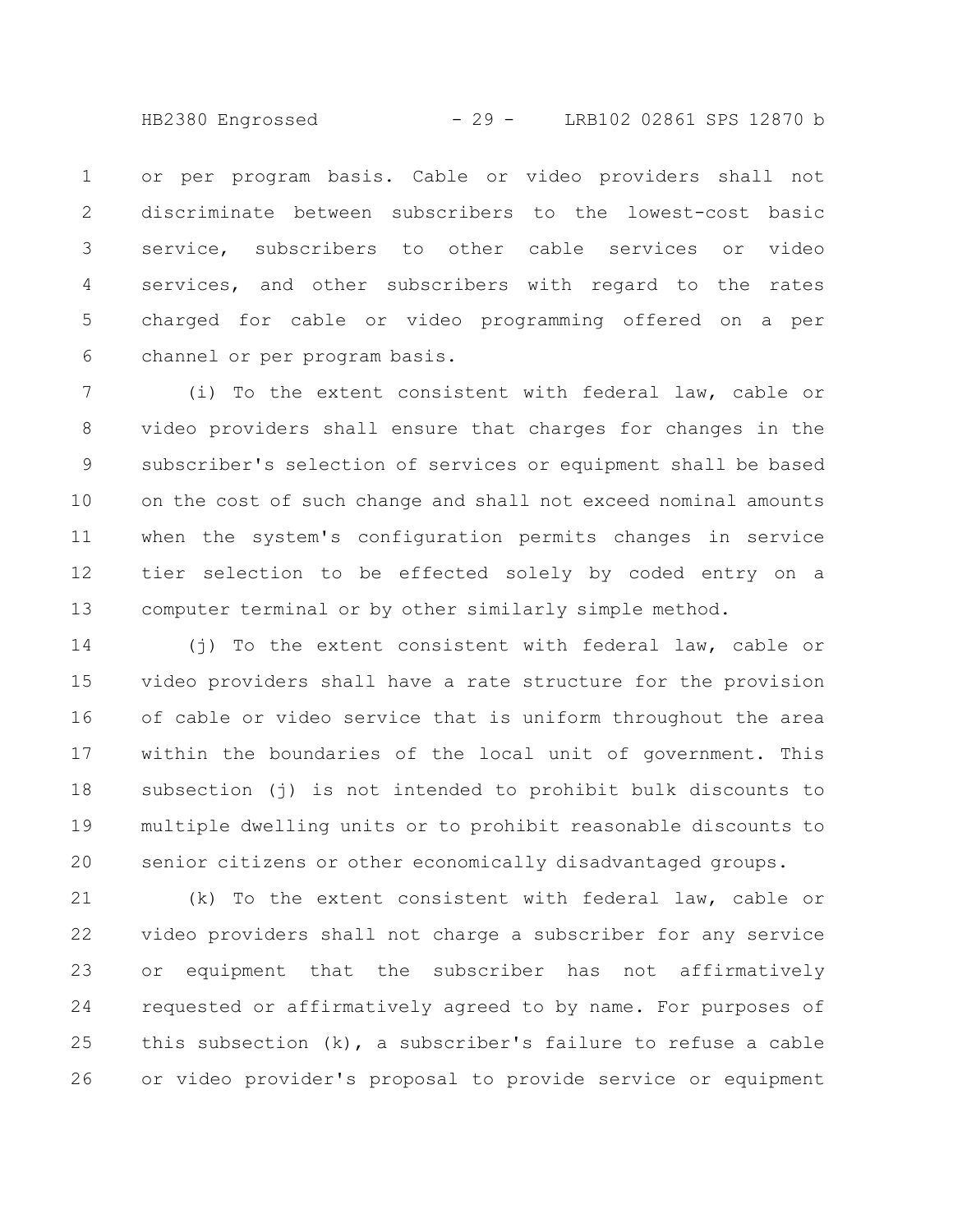HB2380 Engrossed - 30 - LRB102 02861 SPS 12870 b

shall not be deemed to be an affirmative request for such service or equipment. 1 2

(l) No contract or service agreement containing an early termination clause offering residential cable or video services or any bundle including such services shall be for a term longer than 2 years. Any contract or service offering with a term of service that contains an early termination fee shall limit the early termination fee to not more than the value of any additional goods or services provided with the cable or video services, the amount of the discount reflected in the price for cable services or video services for the period during which the consumer benefited from the discount, or a declining fee based on the remainder of the contract term. 3 4 5 6 7 8 9 10 11 12 13

(m) Cable or video providers shall not discriminate in the provision of services for the hearing and visually impaired, and shall comply with the accessibility requirements of 47 U.S.C. 613. Cable or video providers shall deliver and pick-up or provide customers with pre-paid shipping and packaging for the return of converters and other necessary equipment at the home of customers with disabilities. Cable or video providers shall provide free use of a converter or remote control unit to mobility impaired customers. 14 15 16 17 18 19 20 21 22

(n)(1) To the extent consistent with federal law, cable or video providers shall comply with the provisions of 47 U.S.C. 532(h) and (j). The cable or video providers shall not exercise any editorial control over any video programming 23 24 25 26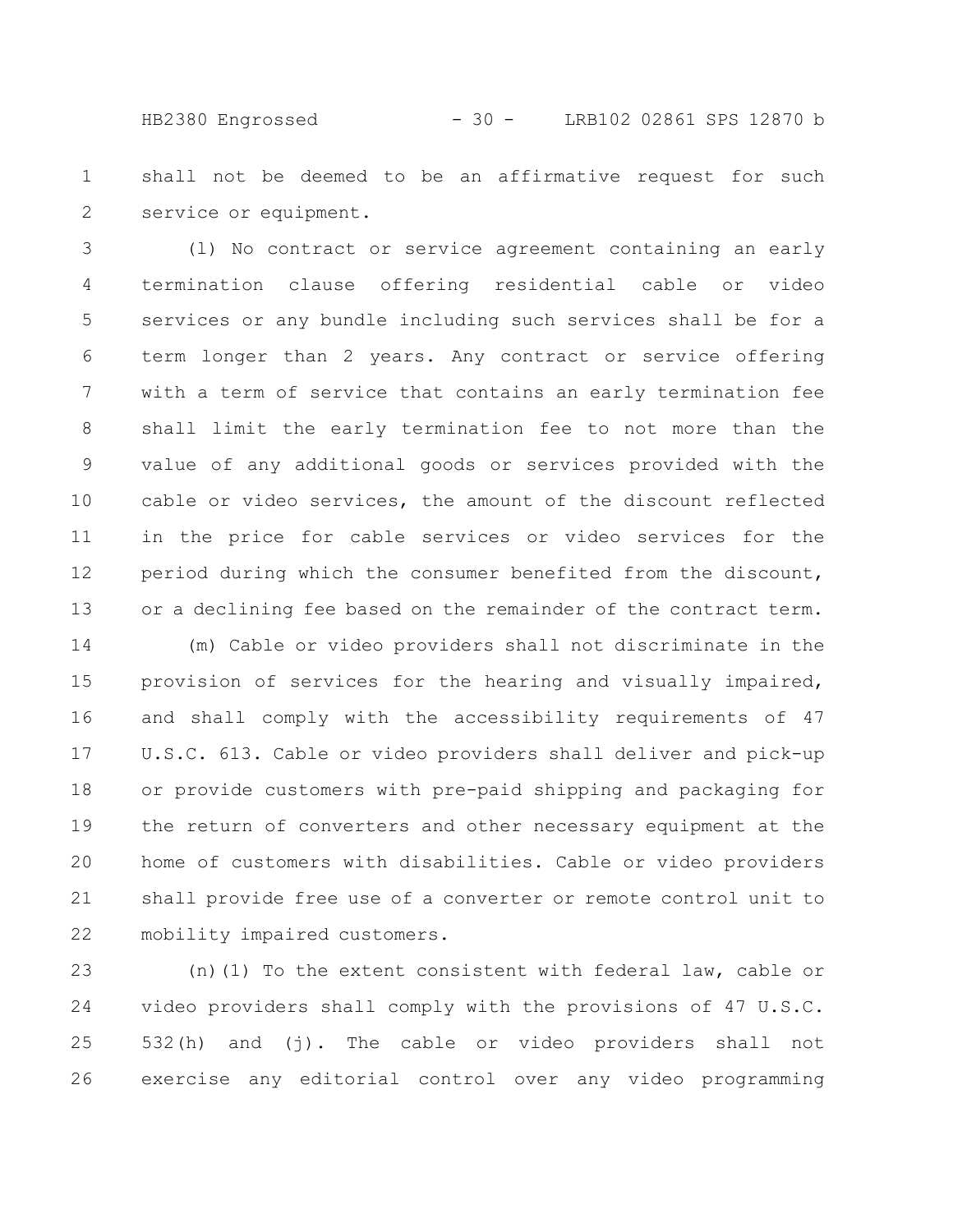HB2380 Engrossed - 31 - LRB102 02861 SPS 12870 b

provided pursuant to this Section, or in any other way consider the content of such programming, except that a cable or video provider may refuse to transmit any leased access program or portion of a leased access program that contains obscenity, indecency, or nudity and may consider such content to the minimum extent necessary to establish a reasonable price for the commercial use of designated channel capacity by an unaffiliated person. This subsection (n) shall permit cable or video providers to enforce prospectively a written and published policy of prohibiting programming that the cable or video provider reasonably believes describes or depicts sexual or excretory activities or organs in a patently offensive manner as measured by contemporary community standards. 1 2 3 4 5 6 7 8 9 10 11 12 13

(2) Upon customer request, the cable or video provider shall, without charge, fully scramble or otherwise fully block the audio and video programming of each channel carrying such programming so that a person who is not a subscriber does not receive the channel or programming. 14 15 16 17 18

(3) In providing sexually explicit adult programming or other programming that is indecent on any channel of its service primarily dedicated to sexually oriented programming, the cable or video provider shall fully scramble or otherwise fully block the video and audio portion of such channel so that a person who is not a subscriber to such channel or programming does not receive it. 19 20 21 22 23 24 25 26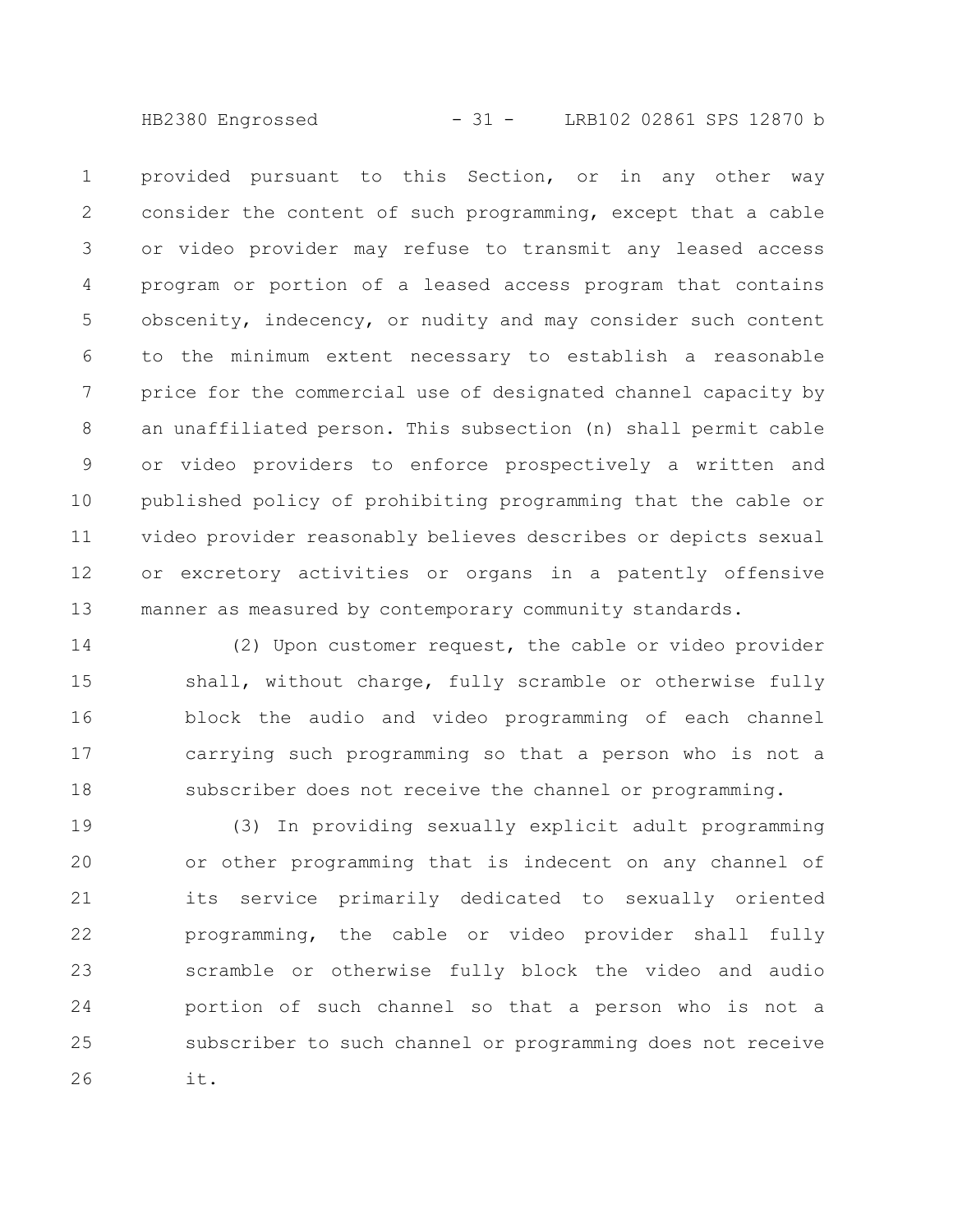HB2380 Engrossed - 32 - LRB102 02861 SPS 12870 b

(4) Scramble means to rearrange the content of the signal of the programming so that the programming cannot be viewed or heard in an understandable manner. 1 2 3

(o) Cable or video providers will maintain a listing, specific to the level of street address, of the areas where its cable or video services are available. Customers who inquire about purchasing cable or video service shall be informed about whether the cable or video provider's cable or video services are currently available to them at their specific location. 4 5 6 7 8 9 10

(p) Cable or video providers shall not disclose the name, address, telephone number or other personally identifying information of a cable service or video service customer to be used in mailing lists or to be used for other commercial purposes not reasonably related to the conduct of its business unless the cable or video provider has provided to the customer a notice, separately or included in any other customer service notice, that clearly and conspicuously describes the customer's ability to prohibit the disclosure. Cable or video providers shall provide an address and telephone number for a customer to use without a toll charge to prevent disclosure of the customer's name and address in mailing lists or for other commercial purposes not reasonably related to the conduct of its business to other businesses or affiliates of the cable or video provider. Cable or video providers shall comply with the consumer privacy requirements 11 12 13 14 15 16 17 18 19 20 21 22 23 24 25 26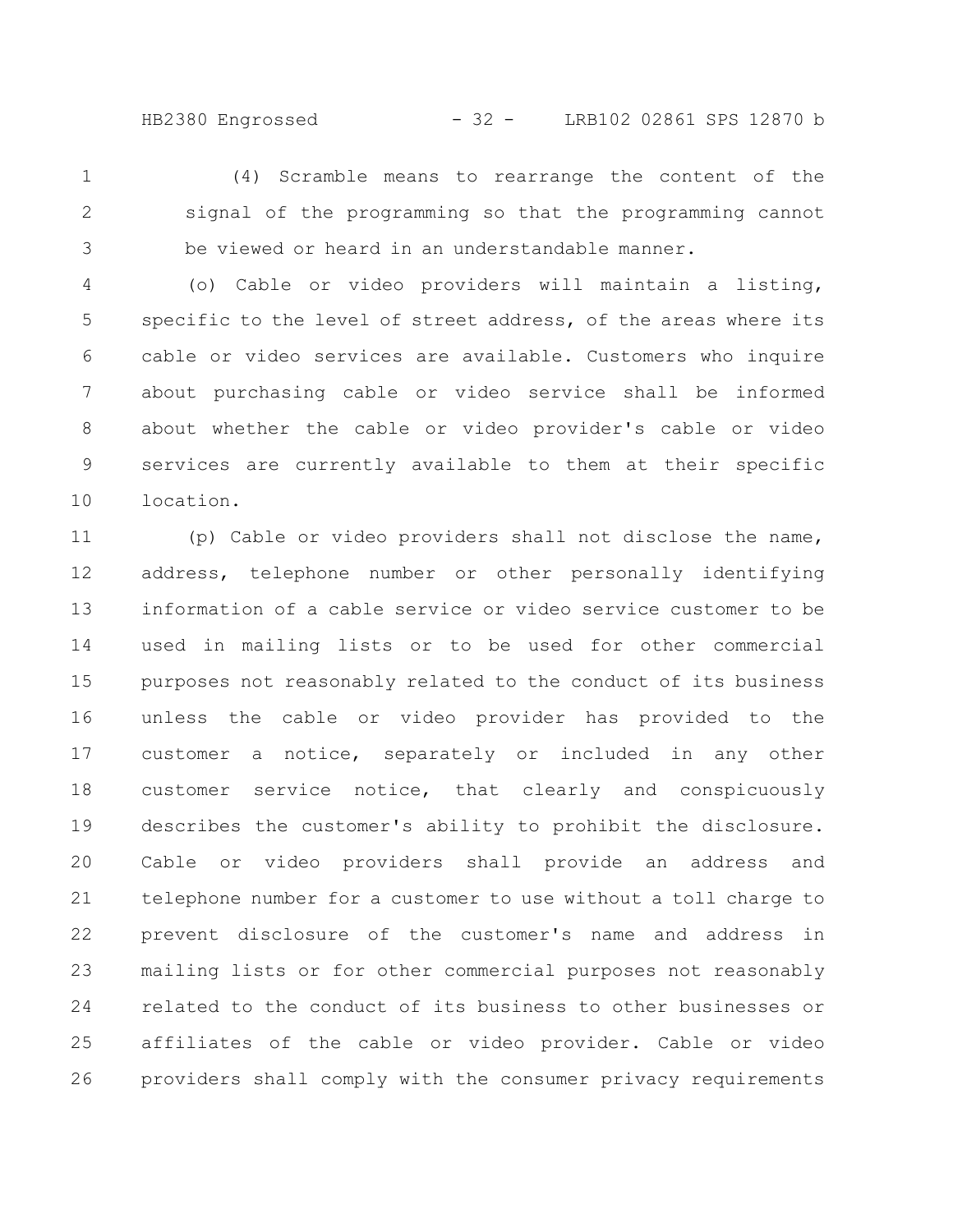HB2380 Engrossed - 33 - LRB102 02861 SPS 12870 b

of Section 26-4.5 of the Criminal Code of 2012, the Restricted Call Registry Act, and 47 U.S.C. 551 that are in effect as of June 30, 2007 (the effective date of Public Act 95-9) and as amended thereafter. 1 2 3 4

(q) Cable or video providers shall implement an informal process for handling inquiries from local units of government and customers concerning billing issues, service issues, privacy concerns, and other consumer complaints. In the event that an issue is not resolved through this informal process, a local unit of government or the customer may request nonbinding mediation with the cable or video provider, with each party to bear its own costs of such mediation. Selection of the mediator will be by mutual agreement, and preference will be given to mediation services that do not charge the consumer for their services. In the event that the informal process does not produce a satisfactory result to the customer or the local unit of government, enforcement may be pursued as provided in subdivision (4) of subsection (r) of this Section. 5 6 7 8 9 10 11 12 13 14 15 16 17 18

(r) The Attorney General and the local unit of government may enforce all of the customer service and privacy protection standards of this Section with respect to complaints received from residents within the local unit of government's jurisdiction, but it may not adopt or seek to enforce any additional or different customer service or performance standards under any other authority or provision of law. 19 20 21 22 23 24 25

26

(1) The local unit of government may, by ordinance,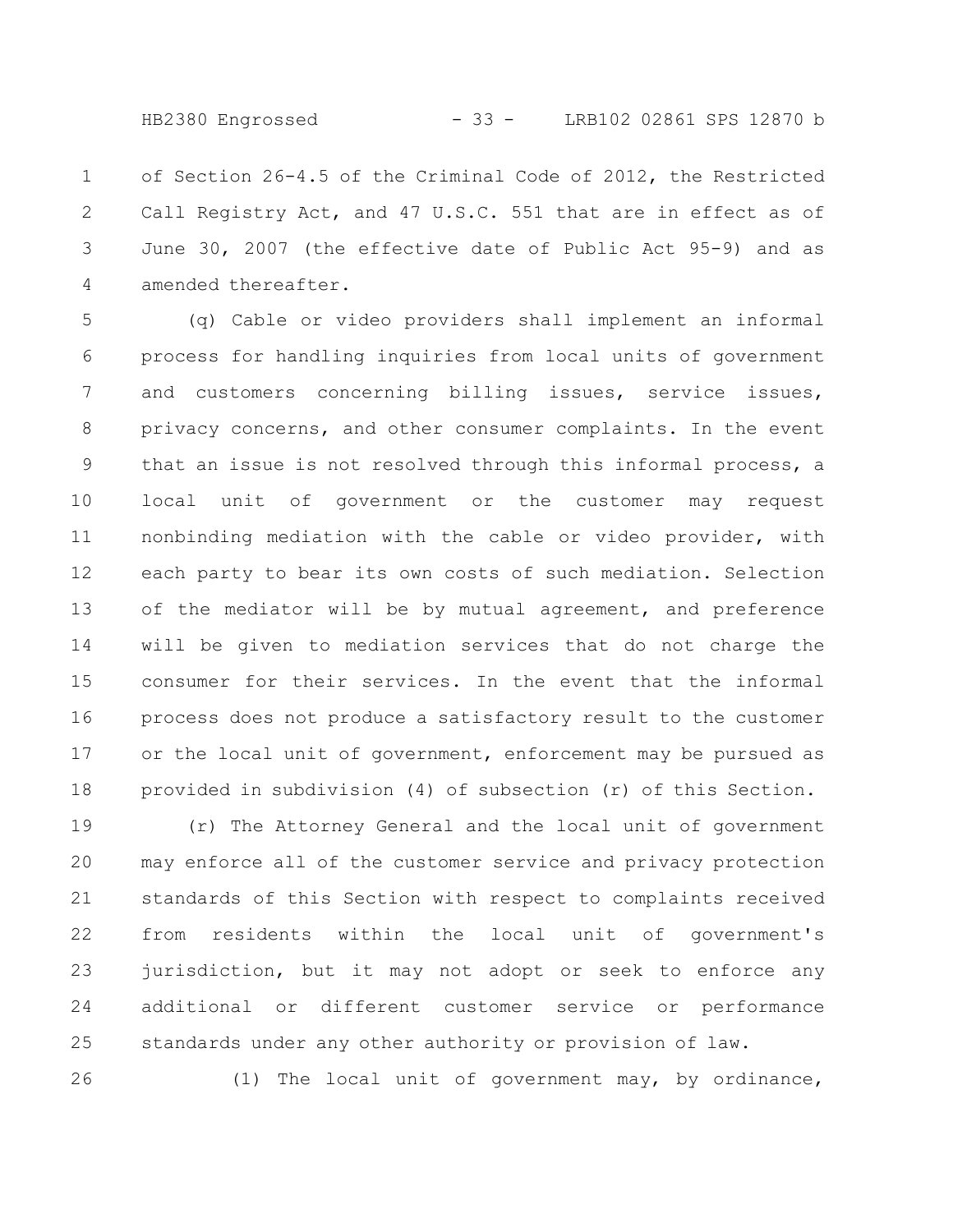HB2380 Engrossed - 34 - LRB102 02861 SPS 12870 b

provide a schedule of penalties for any material breach of this Section by cable or video providers in addition to the penalties provided herein. No monetary penalties shall be assessed for a material breach if it is out of the reasonable control of the cable or video providers or its affiliate. Monetary penalties adopted in an ordinance pursuant to this Section shall apply on a competitively neutral basis to all providers of cable service or video service within the local unit of government's jurisdiction. In no event shall the penalties imposed under this subsection (r) exceed \$750 for each day of the material breach, and these penalties shall not exceed \$25,000 for each occurrence of a material breach per customer. 1 2 3 4 5 6 7 8 9 10 11 12 13 14

(2) For purposes of this Section, "material breach" means any substantial failure of a cable or video service provider to comply with service quality and other standards specified in any provision of this Act. The Attorney General or the local unit of government shall give the cable or video provider written notice of any alleged material breaches of this Act and allow such provider at least 30 days from receipt of the notice to remedy the specified material breach. 15 16 17 18 19 20 21 22 23

(3) A material breach, for the purposes of assessing penalties, shall be deemed to have occurred for each day that a material breach has not been remedied by the cable 24 25 26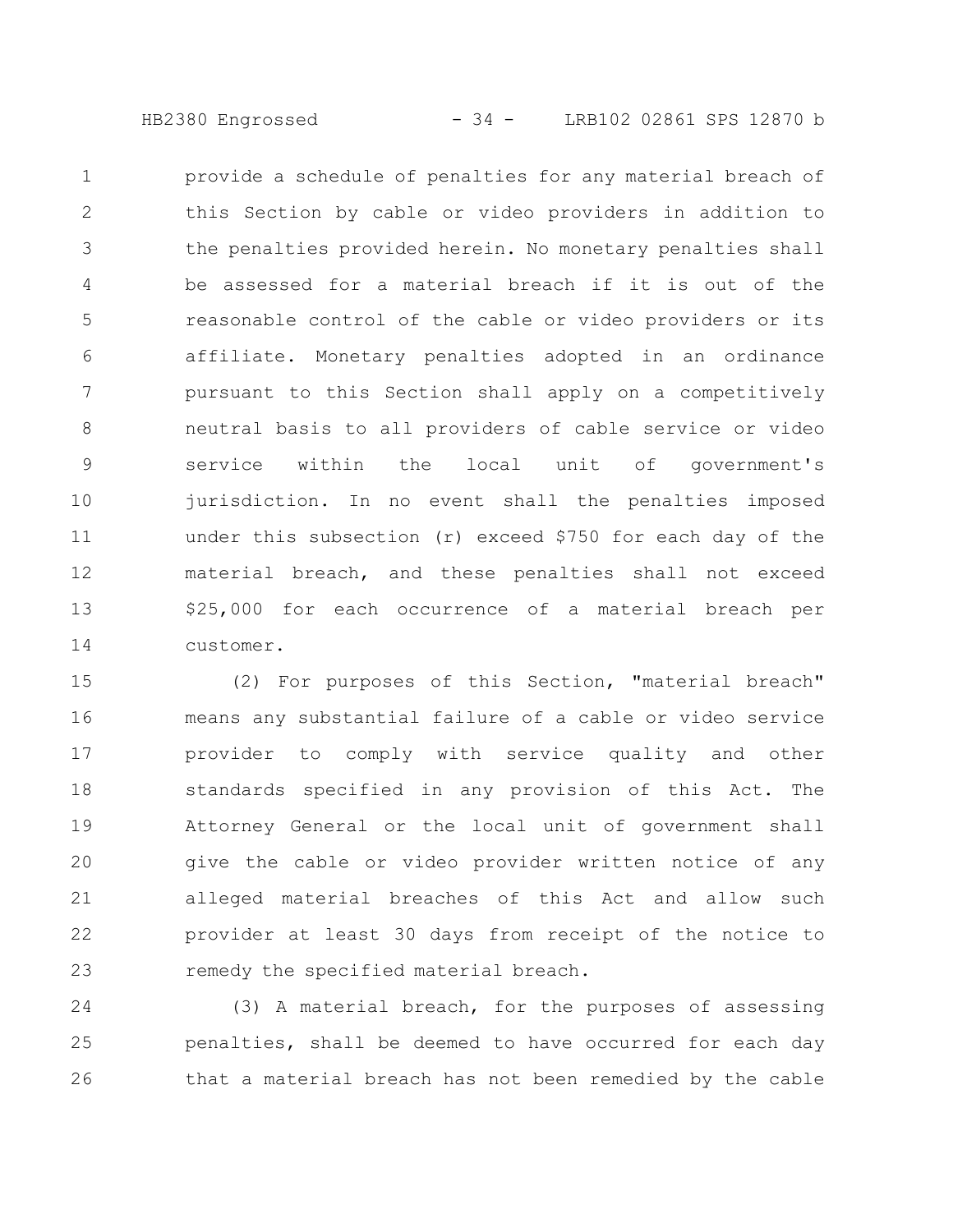HB2380 Engrossed - 35 - LRB102 02861 SPS 12870 b

service or video service provider after the expiration of the period specified in subdivision (2) of this subsection (r) in each local unit of government's jurisdiction, irrespective of the number of customers affected. 1 2 3 4

(4) Any customer, the Attorney General, or a local unit of government may pursue alleged violations of this Act by the cable or video provider in a court of competent jurisdiction. A cable or video provider may seek judicial review of a decision of a local unit of government imposing penalties in a court of competent jurisdiction. No local unit of government shall be subject to suit for damages or other relief based upon its action in connection with its enforcement or review of any of the terms, conditions, and rights contained in this Act except a court may require the return of any penalty it finds was not properly assessed or imposed. 5 6 7 8 9 10 11 12 13 14 15 16

(s) Cable or video providers shall credit customers for violations in the amounts stated herein. The credits shall be applied on the statement issued to the customer for the next monthly billing cycle following the violation or following the discovery of the violation. Cable or video providers are responsible for providing the credits described herein and the customer is under no obligation to request the credit. If the customer is no longer taking service from the cable or video provider, the credit amount will be refunded to the customer by check within 30 days of the termination of service. A local 17 18 19 20 21 22 23 24 25 26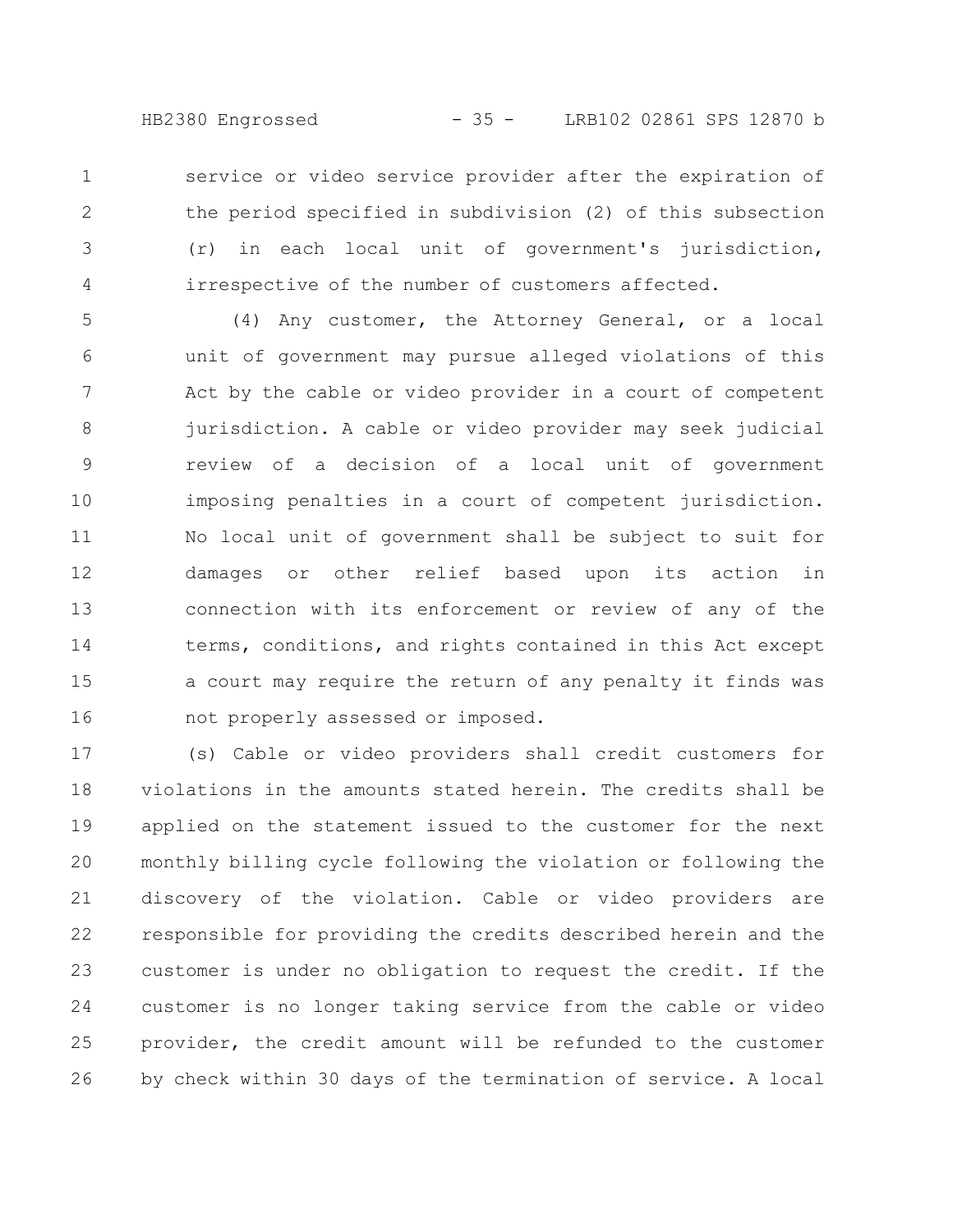HB2380 Engrossed - 36 - LRB102 02861 SPS 12870 b

unit of government may, by ordinance, adopt a schedule of credits payable directly to customers for breach of the customer service standards and obligations contained in this Article, provided the schedule of customer credits applies on a competitively neutral basis to all providers of cable service or video service in the local unit of government's jurisdiction and the credits are not greater than the credits provided in this Section. 1 2 3 4 5 6 7 8

(1) Failure to keep an appointment or to notify the customer prior to the close of business on the business day prior to the scheduled appointment: \$25.00. 9 10 11

(2) Violation of customer service and billing standards in subsections (c) and (d) of this Section: \$25.00 per occurrence. 12 13 14

(3) Violation of the bundling rules in subsection (h) of this Section: \$25.00 per month. 15 16

(t) The enforcement powers granted to the Attorney General in Article XXI of this Act shall apply to this Article, except that the Attorney General may not seek penalties for violation of this Article other than in the amounts specified herein. Nothing in this Section shall limit or affect the powers of the Attorney General to enforce the provisions of Article XXI of this Act or the Consumer Fraud and Deceptive Business Practices Act. 17 18 19 20 21 22 23 24

(u) This Article applies to all cable and video providers in the State, including but not limited to those operating 25 26